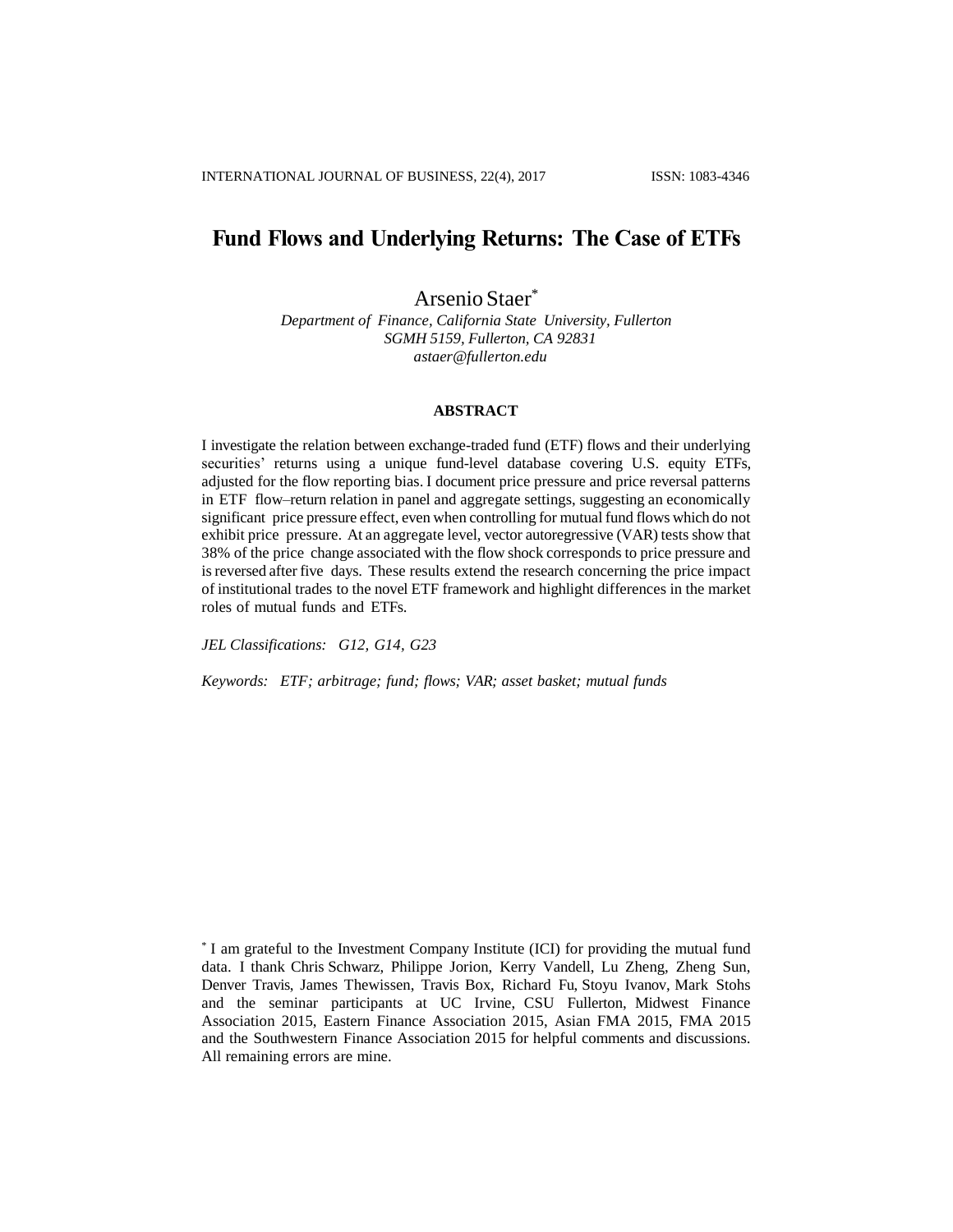On September 18, 2007, the S&P 500 ETF (SPY) had net inflows of \$15.6 billion, which represented 21% of its shares outstanding, while on the previous day, the same S&P 500 ETF (SPY) attracted only \$2.2 billion. Unlike mutual funds, however, ETF flows are not in the form of money, but rather in the form of the underlying assets. Essentially, the \$15.6 billion net inflow on September 18, 2007, meant that specialized market participants<sup>1</sup> bought the equivalent amount of the underlying  $S\&P$  500 stocks on the market<sup>2</sup> and exchanged them with the funds for their newly created ETF shares. Since the magnitude and variability of daily ETF flows are substantial, the amount of buying and selling of underlying stocks will vary significantly from day to day. While prior researchers have studied the relation of mutual fund flows with their underlying asset returns (e.g., see Warther, 1995; Edelen and Warner, 2001; Coval and Stafford, [2007;](#page-27-0) Ben-Rephael et al., [2011\)](#page-27-1), relatively little is known about the relationship between ETF flows and the underlying assets. There are recent studies by Ben-David et al. [\(2014\)](#page-27-2), Clifford et al. (2014), and Fulkerson et al. [\(2014\)](#page-28-0) that look at the flow–return relation but do not specifically study the price impact associated with high-frequency ETF flows. To my knowledge the ETF flow–price impact relation has been examined only once in a paper by Kalaycıoğlu [\(2004\)](#page-28-1) on the sample of four ETFs. However, the dramatic growth of the ETF market, and hence, the size of absolute fund flows and daily trading volume, increase in the number of funds and improvement in data quality warrant further study.

This relation is important given that exchange-traded funds have enjoyed an accelerated rise to economic prominence since their introduction in 1993, with annual growth rates in the U.S. in excess of 27%. In 2010, all U.S. ETFs had \$991 billion in assets under management while equity ETFs had assets of \$476 billion (compared to U.S. equity mutual funds' assets of \$2,524 billion). In comparison, in 2006, U.S. ETFs only totaled \$422 billion in assets, of which \$276 billion was in equity ETFs. Moreover, 14% of institutional investors and 17 of the 20 largest mutual fund complexes report ETFs in their portfolios<sup>3</sup>. The increase in the popularity of ETFs is due to their inherent advantages in index tracking, such as lower expenses, tax efficiency and intraday tradability (Poterba and Shoven, [2002\)](#page-28-2), especially when compared with mutual funds (Huang and Guedj, [2009\)](#page-28-3).

The key to understanding the difference between mutual fund and ETF flows is the combination of "creation-redemption" activity with "in-kind" transactions. "Creation" occurs when an Authorized Participant (AP), usually a large broker-dealer or institution, gives the fund a basket of underlying securities and, in exchange, the AP receives an equivalent share of the ETF. "Redemption" is the opposite process. The AP gives the fund a share of the ETF and, in return, receives the equivalent basket of underlying securities. These transactions are known as "in-kind" because the exchange is essentially a barter of equivalent securities.

Due to the "in-kind" nature of creations and redemptions, APs are required to buy (sell) the underlying assets to create (redeem) ETF shares. Thus, the process itself involves an intervention in the underlying market. The relation of institutional trading and stock prices has been studied extensively in Harris and Gurel [\(1986\)](#page-28-4), Lakonishok et al. [\(1992\)](#page-28-5), and Chan and Lakonishok [\(1993\)](#page-27-3), who find a sizeable but short-lived price impact. While the institutional trading studies report results confirming price pressure,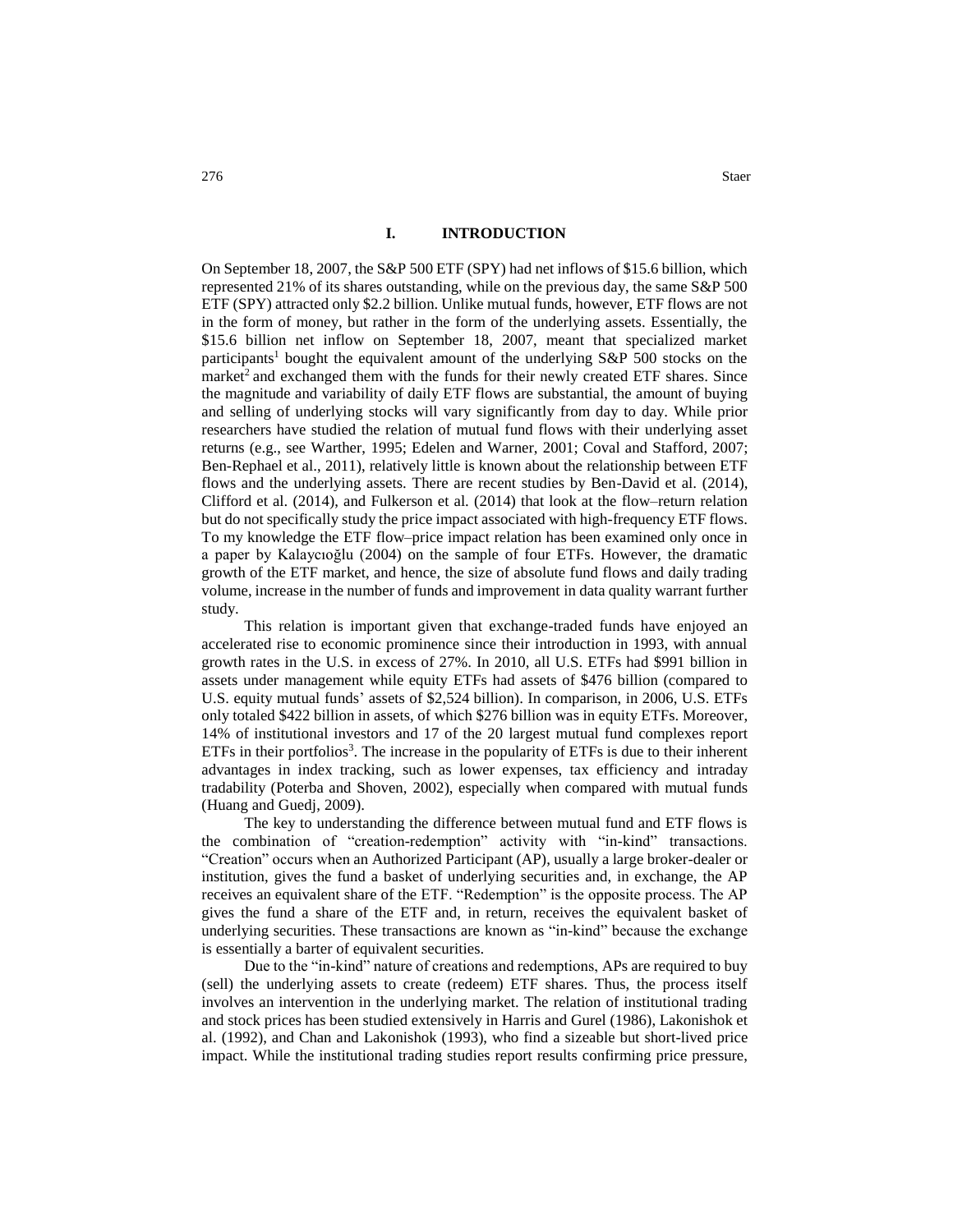the empirical findings documented in the mutual fund literature are mixed. Edwards and Zhang [\(1998\)](#page-27-4), Warther [\(2002\)](#page-29-0), Goetzmann and Massa [\(2003\)](#page-28-6), Rakowski and Wang [\(2009\)](#page-28-7), and Watson and Wickramanayake (2012) find no conclusive evidence of price pressure associated with mutual fund flows. On the other hand, Edelen and Warner (2001) document a statistically significant but weak price pressure using intraday data. Coval and Stafford [\(2007\)](#page-27-0) find evidence of price pressure associated with forced mutual fund redemptions ("fire sales"). Ben-Rephael et al. [\(2011\)](#page-27-1) analyze daily mutual fund flows from Israel and discover a significant price pressure effect.

The positive contemporaneous relation between fund flows and underlying returns cannot necessarily be interpreted as unambiguous evidence for price pressure. There are several hypotheses for the contemporaneous flow and return relation (Edelen and Warner, 2001). The first competing explanation is the information hypothesis where positive (negative) information shocks positively (negatively) affect both flows and returns simultaneously manifesting in a positive relation between current flows and returns. The second possible explanation is based on return–chasing investor behavior: Past positive (negative) returns lead investors to invest more (less) in ETFs resulting in positive (negative) flow indicated by the positive relation between lagged returns and current flows. In contrast, the price pressure explanation implies that the price impact expressed as a positive relation between contemporaneous flows and returns will be followed by a price reversal (Coval and Stafford, [2007\)](#page-27-0) corresponding to a negative relation between lagged flows and returns.

To test these predictions, I analyze the relation between ETF flows and their underlying stock returns using a sample of 286 U.S. equity ETFs for the 2000–2010 period<sup>4</sup>. Given that ETFs are specifically constructed to track indices, the association of flows with the underlying stocks, if it exists, should be in proportion to the stocks' weight in the indices. Hence, the underlying index return is an intuitive measure to test the relation between flows and the underlying stock returns. I use data obtained from Bloomberg, Center for Research in Security Prices (CRSP) and directly from fund families to construct a database containing index returns and daily shares outstanding. I then adjust the dataset for the flow reporting bias discussed in Quinn et al. (2006) and Rakowski and Wang [\(2009\)](#page-28-7)<sup>5</sup>.

To test the price pressure hypothesis, I perform panel regressions with daily index returns as the dependent variable and contemporaneous and lagged ETF flows as the main independent variables with a set of controls. Additionally, given that several funds with similar features can track the same index, I examine commonalities between flows of funds tracking the same index. Next, I look at the flow–return relation in the timeseries setting using vector autoregressive analysis (VAR). Finally, I assess the extent to which the ETF flow–return relation could be explained by the mutual fund flows.

Using panel regressions, I find that the price impact evidence is consistent across subsamples and subperiods, but the price reversal evidence is most prominent in the latter periods and in the top 10 ETFs representing half of U.S. equity ETF assets. Specifically, I find that a one standard deviation shock in the flows to top 10 ETFs is associated on average with price impacts of 18 and 26 basis points in the market return for the 2007– 2010 and 2009–2010 periods respectively. Significant price reversals of 5 and 6 basis points corresponding to 27% and 22% of the initial price impact occur on the  $2<sup>nd</sup>$  day in both subperiods. In contrast, the price impact for the whole sample is still significant across subperiods but is now three to ten times smaller with subsequent price reversal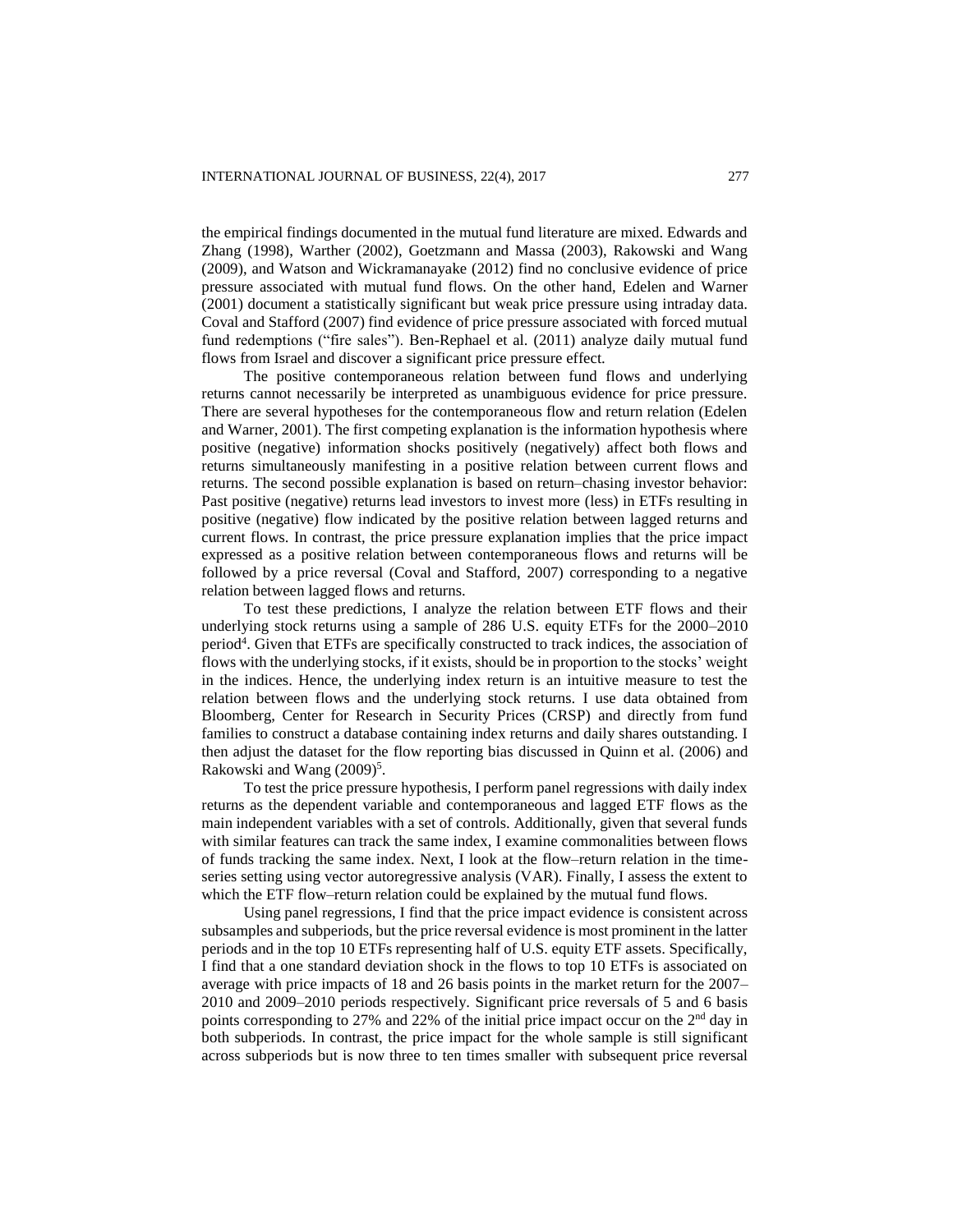still present but now insignificant.

Employing a VAR analysis on the aggregate ETF flows and market returns for the 2007–2010 period, I again find a significant price reversal effect. Cumulative impulse response functions (CIRFs) show that after five days, there is a price reversal of 38% of the initial shock with the remaining 62% representing a permanent price change. Economically, a one standard deviation shock in aggregate ETF flow of 1.11% (in dollar terms \$3 billion) is related to temporary and permanent shocks of 34 bps and 55 bps in market returns respectively. This evidence suggests that at least part of the ETF creation– redemption activity involves market intervention which introduces a transitory component into the market returns. Furthermore, this pattern persists after controlling for mutual fund flows which do not seem to exhibit price reversal suggesting that mutual fund flows and ETF flows are associated with market returns via different mechanisms.

My findings contribute to the literature in a number of ways. First, this paper explores a novel proxy for institutional trading based on the particular features of ETFs and is the first study to draw upon daily data for a large cross-section of funds over a 10 year period while adjusting for reporting bias. Second, it adds to the literature on the effect of institutional trading on prices, including providing evidence for the "price pressure" hypothesis (Edelen and Warner, 2001; Goetzmann and Massa, [2003;](#page-28-6) Coval and Stafford, [2007\)](#page-27-0). The paper also contributes to the investment industry studies (e.g., Agapova, [2011\)](#page-26-0) by examining differences in the flow-related price pressure of mutual funds and ETFs suggesting a clientele effect reflected in the informational content of the flows. Third, the results of this paper are also related to the microstructure literature, particularly to price deviations from fundamentals due to trading (Biais et al., [2005\)](#page-27-5). Exchange-traded funds could be considered as derivatives or contingent claims on other securities, in this case, the underlying stocks comprising the index (Roll et al., [2010\)](#page-29-1).

Consequently, the results provide evidence to the long-standing debate about shock propagation between linked assets (Subrahmanyam, [1991;](#page-29-2) Roll et al., [2012\)](#page-29-3), especially in the context of emerging research on ETFs (Ben-David et al.[, 2014;](#page-27-2) Da and Shive, [2016\)](#page-27-6).

# **II. RELATED LITERATURE**

My paper adds to the rich literature on the role of institutional trading on returns of the related assets. Classical finance assumes flat demand curves (Shleifer, [1986\)](#page-29-4), but the mounting evidence suggests otherwise. Demand shocks in this literature have been represented by variables such as excess order flow (Boehmer and Wu[, 2008\)](#page-27-7), "fire sales" by mutual funds (Coval and Stafford[, 2007\)](#page-27-0), block trades (Lakonishok et al.[, 1992;](#page-28-5) Chan and Lakonishok, [1993\)](#page-27-3) and institutional flows (Wermers, [1999;](#page-29-5) Cai and Zheng, [2004\)](#page-27-8). On the aggregate level, the relation between investor flows and returns is studied by Boyer and Zheng [\(2009\)](#page-27-9) who find a significant positive association between quarterly cash flows for particular investor groups and market returns but discover no conclusive evidence of price pressure. Warther (1995), Edwards and Zhang [\(1998\)](#page-27-4), Franklin Fant [\(1999\)](#page-27-10), and Goetzmann and Massa [\(2003\)](#page-28-6) focus on a relation between mutual fund flows and returns and also do not find significant evidence of price pressure. Edwards and Zhang [\(1998\)](#page-27-4) examine flows into equity and bond mutual funds and their relation with market returns and find no evidence of price pressure except during the 1971–1981 period when massive redemptions negatively affected market returns. Furthermore,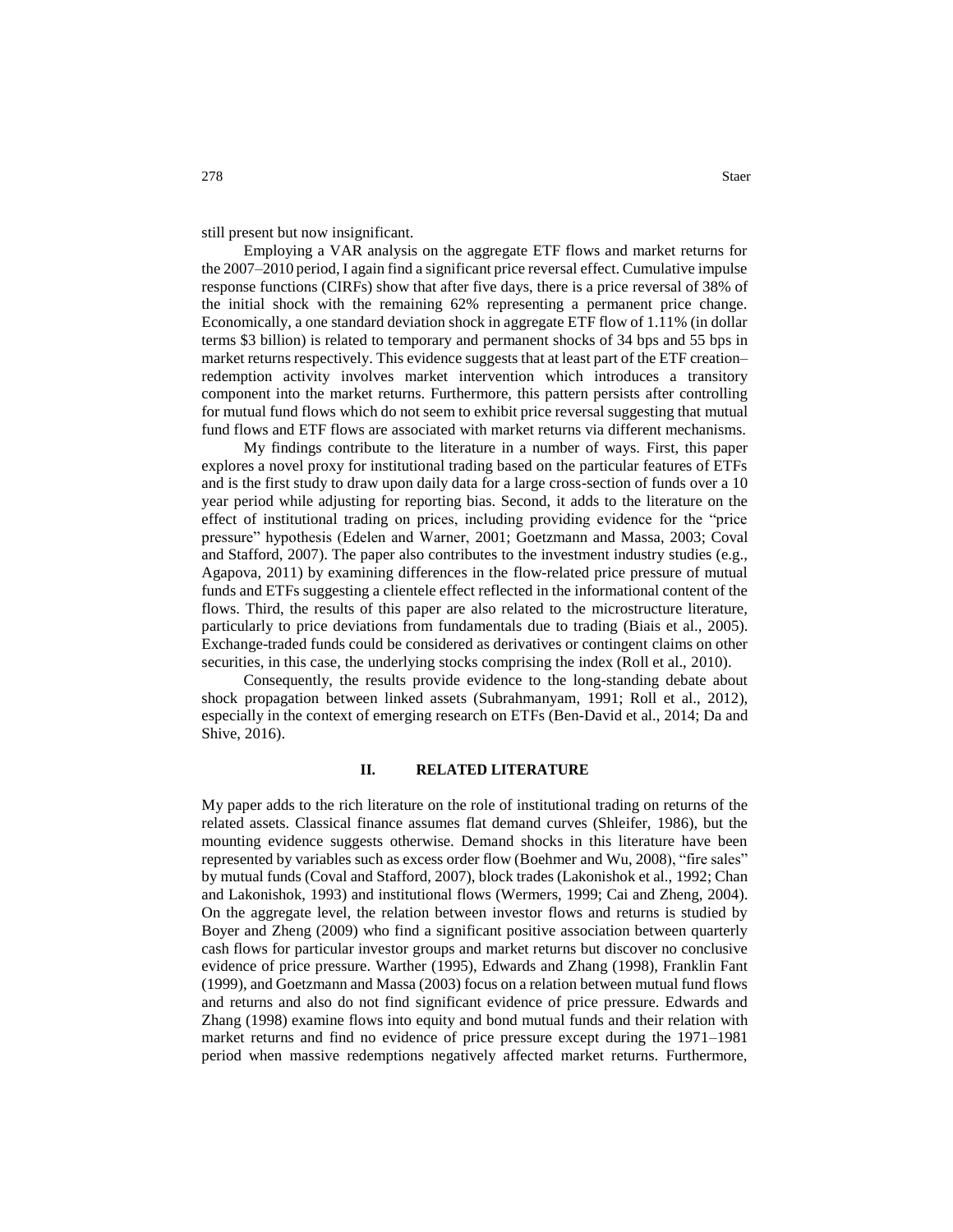Rakowski and Wang [\(2009\)](#page-28-7) employ vector-autoregressive regressions (VAR) to study short-term U.S. mutual fund flows and fail to find significant price reversal which indicates absence of price pressure.

In the international context, Froot et al. [\(2001\)](#page-28-8) apply VAR to cross–border flows and local returns, while Oh and Parwada [\(2007\)](#page-28-9) and Watson and Wickramanayake (2012) employ VAR to study the mutual fund flow-return relation in Korea and Australia respectively. Interestingly, none of these studies evince a significant price pressure effect.

On the other hand, a smaller group of papers does find evidence of price pressure. Edelen and Warner (2001) document a significant relation between lagged flows and intraday returns indicating evidence for price pressure which becomes weaker for the daily returns. Furthermore, Coval and Stafford [\(2007\)](#page-27-0) investigate the effects of fire sales by the mutual fund managers facing large unexpected redemptions and find evidence of price pressure for large absolute flows. Continuing this line of research, Lou [\(2012\)](#page-28-10) use mutual fund flow–induced price pressure to explain return predictability, "smart money" and momentum phenomena. Ben-Rephael et al. [\(2011\)](#page-27-1) examine the association between aggregate Israeli mutual fund flows and underlying market returns using daily data. The authors find a significant correlation between concurrent market returns and mutual fund flows and a negative relation between lagged fund flows and returns consistent with price reversal and, therefore, price pressure.

Liquidity in ETFs has emerged as another branch of the ETF literature. For instance, Hamm [\(2010\)](#page-28-11) analyze the link between ETFs and component liquidity, while Richie and Madura [\(2007\)](#page-29-6) explore the impact of the introduction of new ETFs on the underlying stock liquidity. Broman and Shum [\(2015\)](#page-27-11) study short-term trading and liquidity clienteles, while Malamud [\(2015\)](#page-28-12) develop a model that links creation– redemption and liquidity shock propagation to the underlying assets. Ultimately, Ben-David et al. [\(2014\)](#page-27-2) examine empirically the propagation of liquidity shocks through ETFs to the volatility of the underlying assets.

There has been a paucity of academic research focusing exclusively on the relation between ETF flows and returns. The closest study to this paper is that of Kalaycıoğlu [\(2004\)](#page-28-1) who uses weekly, monthly and daily data for four ETFs during 2000–2003 to investigate the general determinants of the flow–return relation for the first time. The authors used pooled OLS regressions of the flow on return and vice versa to test the direction of the causality between flows and returns without any strongly conclusive results most likely due to flow reporting issues, sample size, and methodology limitations. In comparison with Kalaycıoğlu [\(2004\)](#page-28-1), I focus expressly on the effect of the flows on returns in the vein of institutional trading literature using a substantially longer period (10 vs. 3 years), larger sample (286 vs. 4 ETFs) and statistically robust tests using cross-sectional and aggregate data. I also control for weekly mutual fund flows which yields a better ETF flow–return identification and hence, stronger and more generalizable inferences, while allowing me to explore evidence suggesting an unexpected clientele effect in ETFs.

Furthermore, the current study differs markedly from Clifford et al. (2014) who use monthly data to look at the determinants of the ETF flows highlighting the returnchasing behavior exhibited by investors. In the context of Kalaycıoğlu [\(2004\)](#page-28-1), Clifford et al. (2014) examine the effect of the returns on flows, while the present paper scrutinizes the effect of flows on returns.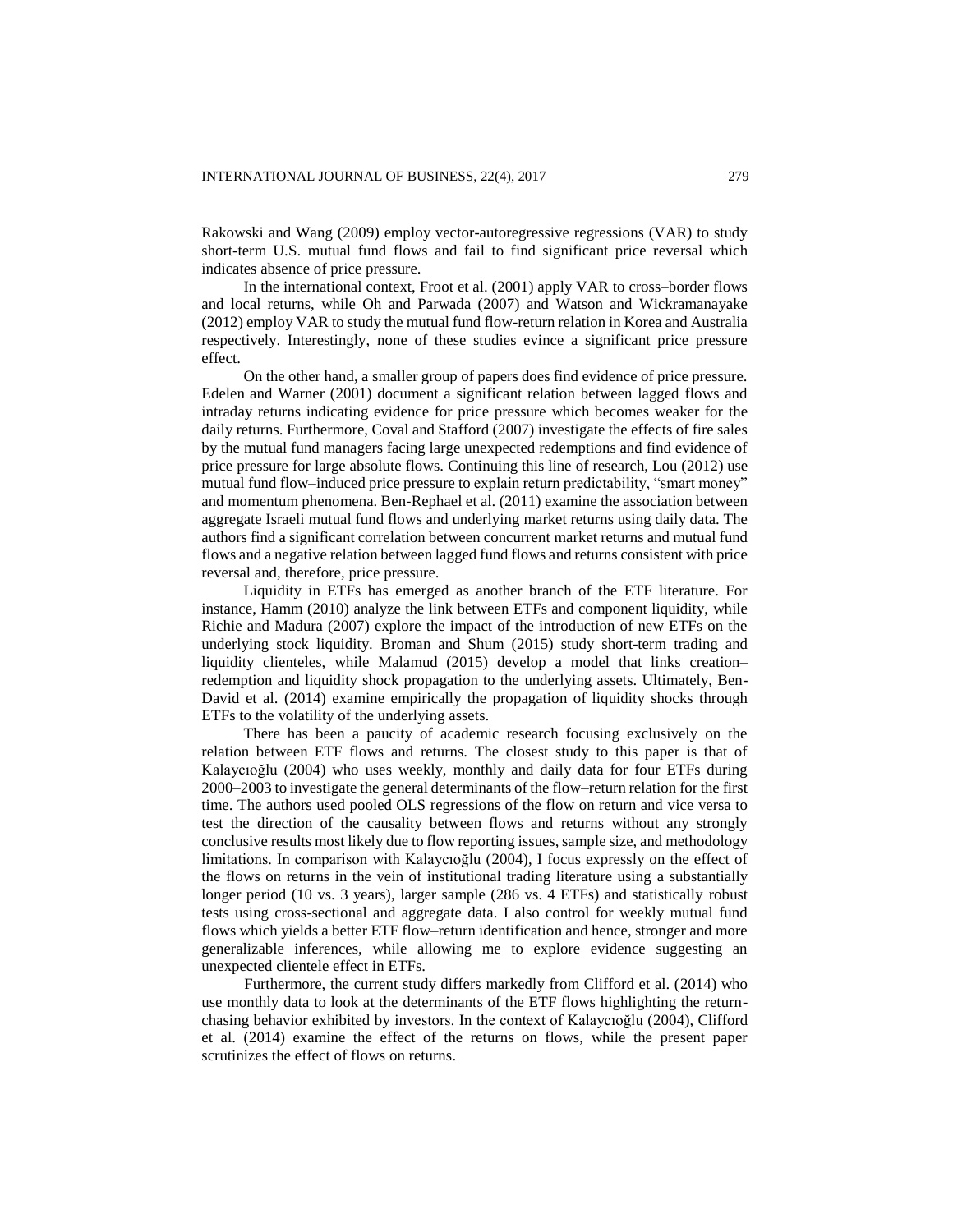There are several papers started at the same time which study the relation of the ETFs and the pricing of the underlying assets. In particular, these can be broadly characterized as examining the relation between ETF activity and the moments of the distribution of underlying asset returns. For instance, Da and Shive [\(2016\)](#page-27-6) investigate ETF activity and the correlations of the underlying assets. In contrast, Ben-David et al. [\(2014\)](#page-27-2) document the link between ETF activity and the volatility of the underlying assets. In the context of these two studies, the present paper focuses on the effect of the ETF activity expressed as ETF flows on the first moment of the underlying returns while also controlling for mutual fund flows which allows for more precise identification. The present paper furnishes evidence buttressing claims by Ben-David et al. [\(2014\)](#page-27-2) and Da and Shive [\(2016\)](#page-27-6) about the considerable spillover effects of ETF activity on the underlying assets.

# **III. ETF FLOWS AND RETURNS**

Although this paper relates closely to the mutual fund flow and return literature, flows in the ETF and mutual fund industries are structured differently. In the mutual fund case, managers respond to daily creation and redemption requests, either by investing the money in the fund's portfolio in case of creation or by selling portfolio shares in the market and returning proceeds to the investor in case of redemption. In the ETF case, daily creation and redemption are transacted with underlying stocks grouped into socalled "creation units" instead of cash. These "in-kind" transactions occur in the primary market between the fund and Authorized Participants (APs), who are usually large institutional investors and market makers who have signed a special agreement with the fund. APs then operate in the stock market to buy or sell the transacted stocks underlying the ETF shares. Essentially, flow-related trading activity in ETFs is shifted towards APs and not the fund itself as in the case of mutual funds.

Furthermore, ETF flows originate via two main pathways (Abner[, 2011;](#page-26-1) Agapova, [2011\)](#page-26-0). In the first case, an institutional investor, who wants to buy ETF shares and wants to avoid adverse price impact, submits an order to buy ETF shares with the Authorized Participant (AP) who acts as an intermediary and buys the equivalent underlying assets on the market. At the end of the day, the AP exchanges the purchased underlying assets for the ETF shares directly with the fund, and then transfers the newly created ETF shares back to the institutional investor. In the case of selling ETF shares, the process is the reverse – the institutional investor transfers the ETF shares to the AP who then exchanges them with the fund for the underlying assets, sells the assets on the market and returns the proceeds to the investor. Usually, however, APs, after receiving the sell order for ETF shares, sell short the underlying and return the short sale proceeds to the investors. Later the same day, the APs then exchange the ETF shares for the underlying assets with the funds and cover the short sale.

In the second case, an excess of demand (or supply) of ETF shares in the market leads to an increasing premium (or discount) of the ETF price to NAV, which generates arbitrage opportunities for Aps<sup>6</sup>. The APs then create (or redeem) ETF shares using the underlying asset basket to exploit the arbitrage opportunity. Given that APs are usually market makers, broker/dealers or large institutions with access to low transaction cost trading, they can relatively easily buy (or sell) the underlying asset basket to create (or redeem) the ETF shares. This process occurs daily and APs stand ready to take advantage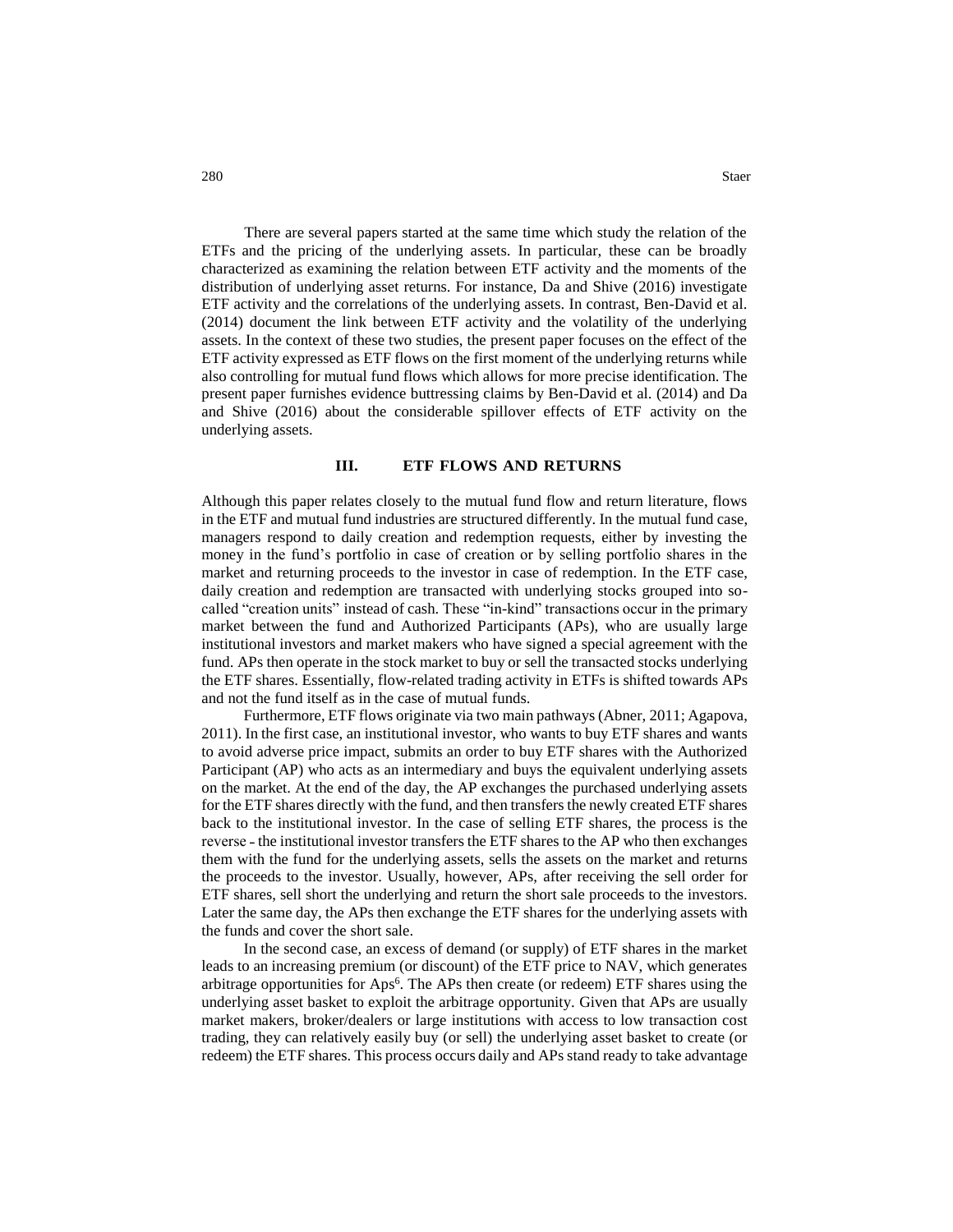of the ETF price premium or discount.

Given that fund flows can move prices (Coval and Stafford, [2007\)](#page-27-0), a large inflow (outflow) in an ETF should result in an upward (downward) pressure on the underlying stock prices. If the effect is transitory (Froot et al.[, 2001;](#page-28-8) Ben-Rephael et al., [2011\)](#page-27-1), then the underlying stocks' prices will revert to their pre-shock levels. If the effect is permanent, perhaps due to the coincidental arrival of new information (Edelen and Warner, 2001) or a change in investor sentiment, then the prices will not revert. Price reversal, hence, can be identified by a negative relation between lagged flows and contemporaneous returns. These relationships form the basis of the two hypotheses tested herein:

<span id="page-6-0"></span>**Hypothesis 1: Price Impact.** ETF flows are positively and significantly related to the contemporaneous underlying stock returns.

<span id="page-6-1"></span>**Hypothesis 2: Price Reversal.** Lagged ETF flows are negatively and significantly related to the contemporaneous underlying stock returns.

The mutual fund literature uses two main approaches to study similar hypotheses. The first approach is based on analyzing flow-return relation for each fund or groups of funds. For example, Rakowski and Wang [\(2009\)](#page-28-7) implement VAR regressions for each fund, while Warther (1995) group mutual fund flows into subcategories and analyze the relation between flows for each category and their underlying returns. The second approach is based on using aggregate flows for the mutual fund industry on different frequencies, from quarterly (Boyer and Zheng, [2009;](#page-27-9) Jank, [2012\)](#page-28-13) to daily (Edelen and Warner, 2001). Aggregate flow studies usually cannot isolate the flow-return relation within a specific subset of the stock market. For instance, a negative flow correlation between different similarly sized funds will result in a low or zero net aggregate flow (Warther, 1995; Cao et al., [2008\)](#page-27-12), but fund-level flows might still be related to their specific underlying stock returns. Hence, analysis of the cross-sectional behavior of ETF flows might provide additional evidence for the price pressure hypothesis.

To test Hypothese[s 1](#page-6-0) and [2,](#page-6-1) I combine the two aforementioned approaches. First, I run panel regressions on the cross-section of ETFs using a methodology similar to the one used by Goetzmann and Massa [\(2003\)](#page-28-6) and Ben-Rephael et al. [\(2011\)](#page-27-1). Next, I aggregate flows across ETFs and investigate flow–return relation using vector autoregressive regressions and in the last section I explore the extent to which this relation could be explained by mutual fund flows.

# **IV. DATA AND SUMMARY STATISTICS**

<span id="page-6-2"></span>To test flow–return relation, I focus on U.S. equity ETFs due to the size of the ETF industry, the transparency of the creation-redemption process and the prevalence of physical replication of the index. The ETF industry in Europe and Asia is also welldeveloped, but the regulatory requirements are less transparent and the majority of equity ETFs replicate indices via derivatives.

Following Kalaycıoğlu [\(2004\)](#page-28-1) and Svetina and Wahal [\(2008\)](#page-29-7), I use *Bloomberg* as the main source of ETF data for the period starting in January 2000 and ending in July 2010. At the end of the sample period, the global ETF universe consisted of 5,126 exchange-traded funds. Among them, 923 ETFs trade on the U.S. markets and out of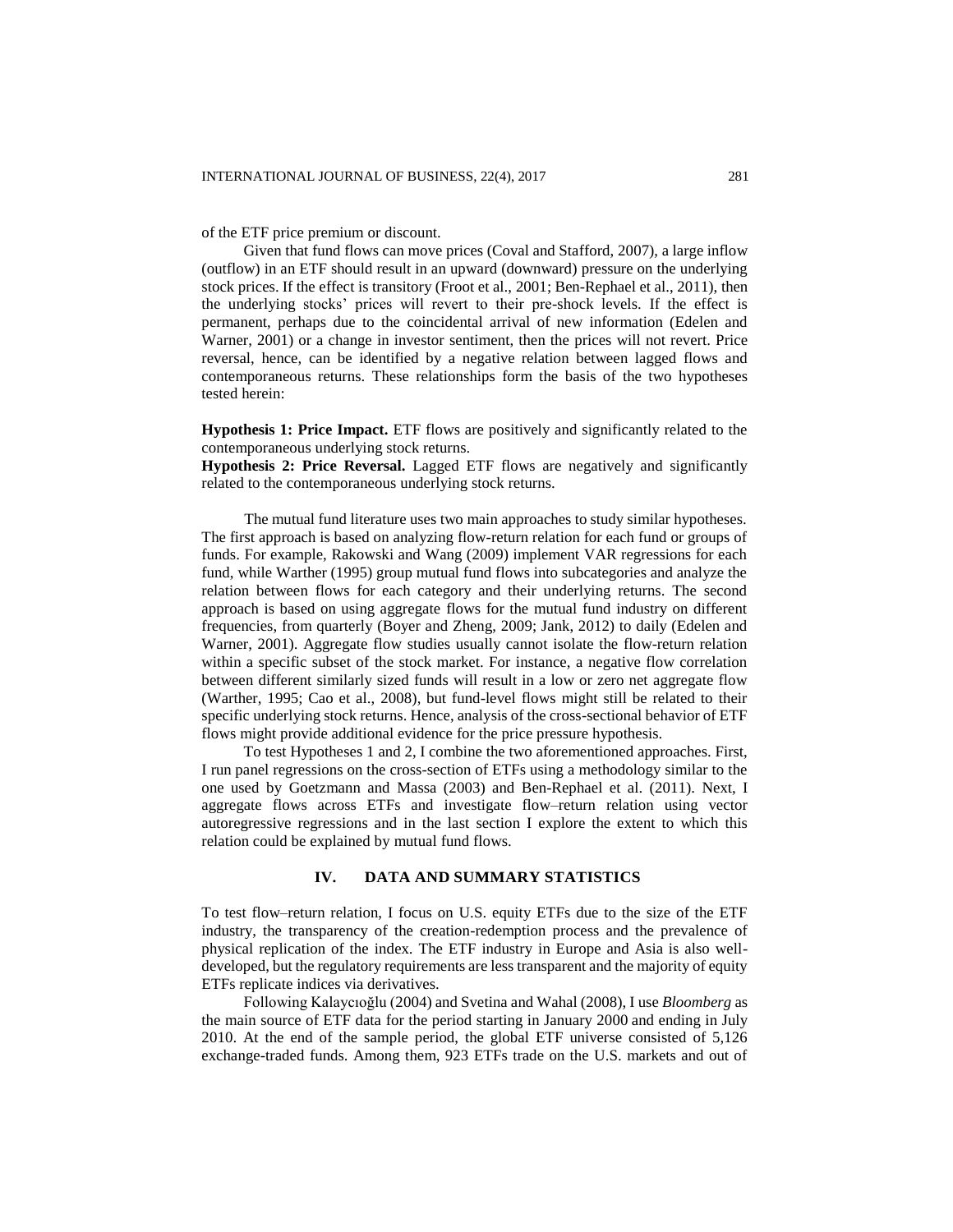them 349 are equity ETFs. The data on ETFs includes prices, net asset value (NAV), shares outstanding, underlying index tickers, returns, and asset-based style descriptions. Available data only covers funds that have survived until the end of the sample, hence the database excludes "dead" funds. However, this fact is unlikely to introduce a survivorship bias, as low assets under management (AUM) and consequently low flows are cited most often as the cause of ETF delisting. Furthermore, I do not investigate hypotheses pertaining to fund characteristics but instead center on the empirical patterns

The shares outstanding data for ETFs are also present in Center of Research in Stock Prices (CRSP), but the update frequency is usually monthly instead of daily with a few exceptions (e.g., NASDAQ 100 ETF during a subperiod). I cross-check the *Bloomberg* data on shares outstanding with the CRSP stock database and fill in the missing data where possible. I also parse ETF websites and verify the data by hand, especially for fund families following different flow reporting timing such as ProShares. For the daily NAV, I use CRSP Mutual Fund Database and *Bloomberg*. The shares outstanding and NAV data are adjusted for splits, reverse splits and distributions.

I use the underlying index returns to measure price impact on the underlying assets. Index returns are calculated in real-time; hence, any price impact in the underlying asset basket is reflected in the index almost immediately (Tse et al., 2006). As of July 2010, U.S. equity ETFs tracked 275 different indices. I obtain end of day values for these indices from *Bloomberg* and cross-check them with other publicly available sources to ensure data integrity.

ETFs can also employ leverage via swaps or futures (Charupat and Miu, [2011;](#page-27-13) Shum et al., [2016\)](#page-29-8), switching from the "in-kind" creation-redemption process to the cash-for-shares exchange. Usually, leverage is used to provide long or short multiples of the underlying index returns and is explicitly stated in the ETF name and prospectus. I screen names and descriptions for ETFs in the sample for these keywords: "Bear", "Ultra", "Short", "Inverse", "2x", "3x", "-2x". After screening, 63 leveraged funds are removed and 286 non-leveraged U.S. equity ETFs remain in the sample. The final sample represents about 40% of the total net assets and 32% of the total number of funds in the U.S. ETF universe.

The decrease in the growth rate of the fund population and the number of tracked indices suggests that the number of ETFs has started to outpace the number of indices tracked (Svetina and Wahal, [2008\)](#page-29-7). This is consistent with an increased competition between funds and a scarcity of available indices to track. After the end of the sample, U.S. equity ETFs continued growing at a slightly lower pace with the number of the funds reaching 656 and the total net assets surpassing \$1.2 trillion in 2015 (Investment Company Institute, [2016\)](#page-28-14).

Given the rapid growth and relatively young age of the ETF industry, the flow– return relation most likely varies across time. I divide the period from 2000–2010 into three subperiods: the 2000–2010, 2007–2010 and 2009–2010. The period of 2007–2010 is the first period when the upward trend in total net assets becomes less prominent and flows become more stationary. Furthermore, this period also contains a period of market instability which might affect the inferences from the flow-return relation analysis. Consequently, I also include a shorter 2009–2010 subperiod. My choice of subperiod lengths is comparable to mutual fund studies, such as Goetzmann and Massa [\(2003\)](#page-28-6), who use two years of daily data in their analysis.

associated with the funds' activity.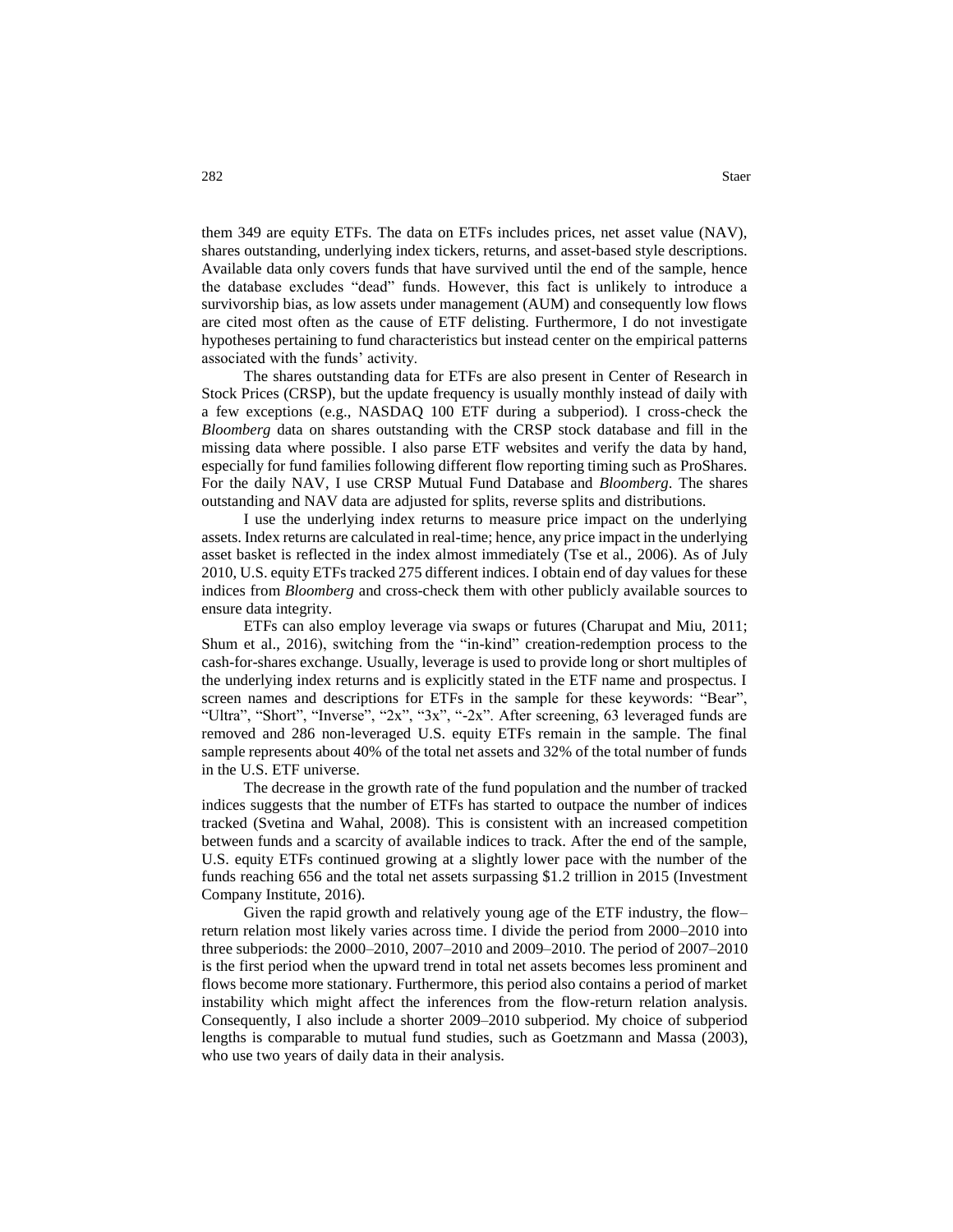To analyze the total net asset distribution of my sample, I take the last month of the sample, average daily total net assets for each ETF and sort the resulting averages into deciles. As documented in Table 1, total net asset distribution exhibits a significant positive skewness. More specifically, the TNA for the  $10<sup>th</sup>$  decile totals \$251 billion, which corresponds to  $72.9\%$  of my sample's TNA, while the TNA for  $1<sup>st</sup>$  decile is only \$0.4 billion, which amounts to 0.1% of the sample. Furthermore, the maximum and minimum TNA for the  $10<sup>th</sup>$  decile exhibit a much wider range compared to the other deciles.

# **Table 1**

## Sample summary statistics

This table contains summary statistics for the U.S. equity ETFs sample as of July 2010. Funds are ranked from one to ten by the average total net assets (TNA) during July 2010. Minimum, Maximum, Average and Total TNA are in \$ millions. % of Total Sample TNA is the ratio of the decile TNA to the total sample TNA.

|         | No of | Minimum    | Maximum | Average    | Total      | % of Total |
|---------|-------|------------|---------|------------|------------|------------|
| NA Rank | funds | <b>TNA</b> | TNA     | <b>TNA</b> | <b>TNA</b> | Sample TNA |
|         | 29    | 3          | 22      | 14         | 415        | 0.1%       |
| 2       | 28    | 23         | 37      | 31         | 879        | 0.3%       |
| 3       | 29    | 38         | 54      | 46         | 1.345      | 0.4%       |
| 4       | 28    | 54         | 99      | 71         | 2,000      | 0.6%       |
| 5       | 29    | 100        | 150     | 125        | 3,618      | 1.1%       |
| 6       | 28    | 152        | 225     | 181        | 5.061      | 1.5%       |
| 7       | 29    | 227        | 405     | 293        | 8,508      | 2.5%       |
| 8       | 28    | 407        | 1.055   | 602        | 16,858     | 4.9%       |
| 9       | 29    | 1.086      | 2.760   | 1.876      | 54.405     | 15.8%      |
| 10      | 28    | 2,781      | 68,415  | 8,957      | 250,794    | 72.9%      |
| Total   | 285   | 3          | 68.415  | 1,207      | 343.882    | 100.0%     |

# <span id="page-8-0"></span>**A. ETF Flows**

Given daily data on ETF shares outstanding, the flow can be calculated directly as the percentage change in shares outstanding:

$$
Flow_t = \frac{Shrout_t - Shrout_{t-1}}{Shrout_{t-1}}
$$
 (1)

where Shroutt represents total ETF shares outstanding at t. I will refer to Flowt as fund flow or flow. This formulation is independent of the index price, NAV or fund price and allows to compute flows via changes in shares outstanding instead of changes in assets under management adjusted for the NAV return as in the mutual fund literature (Rakowski and Wang, [2009\)](#page-28-7). Funds with lower assets usually exhibit lower frequency of creation-redemption activity, higher proportion of zero flow days, and hence higher flow kurtosis. For instance, the S&P 500 ETF (SPY) has 2 days with no flows in 2009, while the next largest fund in the sample, iShares S&P 500 ETF (IVV), has 72 days with no flows in the same year. Furthermore, flow in equation (1) is the net flow which is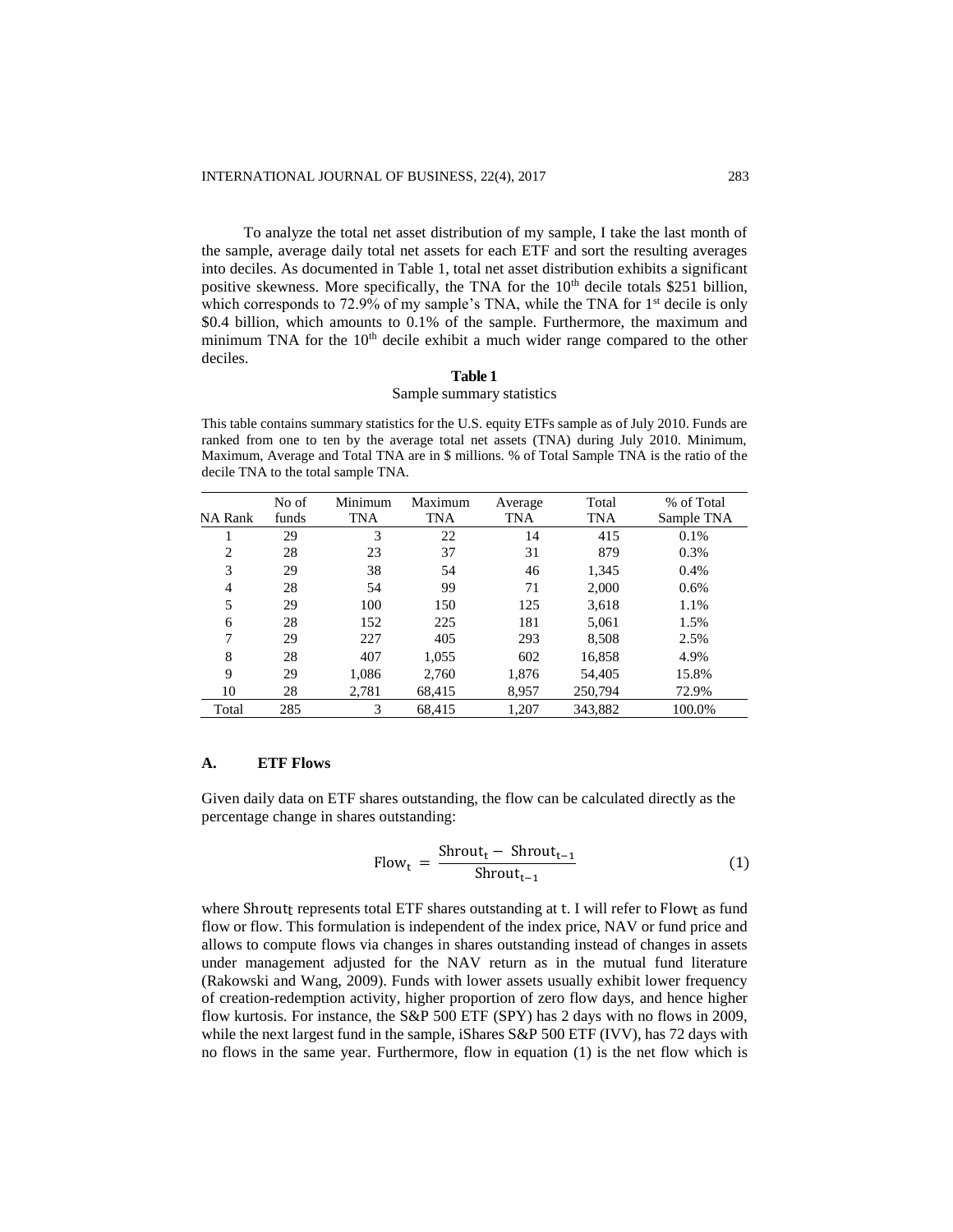different from creations and redemptions observed separately or the gross flow, as for instance in Clifford et al. (2014) who use monthly flows, indicating that there might be substantial creation and redemption activity which when netted out results in a zero net flow. Finally, I correct for outliers and erroneous data entries by checking the data by hand and removing observations with flows above 1 or below -0.3 corresponding to a daily increase of 100% and a decrease of 30% of the previous day's shares outstanding respectively.

Exchange-traded funds often report using "T+1" accounting, widely followed in the mutual fund industry as described in Quinn et al.  $(2006)^7$ , which means that the shares outstanding are reported with a one day lag. In practice, however, this lag is timevarying. In other words, if the actual flow that day is 2 million shares, that flow under the "T+1" accounting is registered as of the next day. Four months later, dating of the flow reporting may change and the inflow of 2 million shares will be registered as of the same day. To further complicate matters, changes in reporting lag are not public and within the data provided by the database (e.g., *Bloomberg* or OptionMetrics), there is no way to identify the lag<sup>8</sup>. For mutual fund literature, this distinction is not important because the data on daily flows is uncommon and, on a monthly level, this bias is not significant (Quinn et al., 2006), but for ETFs this bias is crucial. I correct my sample for this bias by cross-checking N-CSRS and N-30b-2 filings for each fund family and matching the dates for shares outstanding in the filings to the dates in the sample.

Given that ETF flows depend on investors' interest in the fund, which in turn is correlated with the fund size, it is reasonable to expect higher absolute flows for larger ETFs. Moreover, due to the skewness of the TNA distribution examined in Table 1, an analysis of a smaller subsample of the high TNA ETFs provides generalizable inferences. In Table 2, I show summary statistics for the top 10 ETFs ranked by TNA in July 2010. The largest and oldest fund in the sample, SPDR S&P 500 (SPY), has nearly 3 times the TNA of the 2<sup>nd</sup> largest fund, iShares S&P 500 (IVV). Similar to Table 1, top 10 ETFs hold 51% of the total net assets for the equity ETFs. Furthermore, flow activity varies from 38% to 99% across top 10 funds, which lowers statistical power of the tests involving daily flows. ETF price premiums are similar across funds and are insignificantly negative on average.

Table 3 provides summary statistics for the variables of interest including flows for different samples and subperiods. Non-Zero Flows is the proportion of the observations with non-zero net flow activity and it ranges from 39% to 79% for the top 10 ETFs and from 20% to 23% for the whole sample across subperiods. This prevalence of zero flow days across all funds reduces statistical power of flow–return hypothesis tests. Furthermore, average percentage flows are substantially smaller for the top 10 funds ranging from 0.025% to 0.075% and larger for the whole sample with the estimates ranging from 0.141% to 0.235%, but the dollar flows exhibit the inverse behavior with averages ranging from \$0.4 to \$6 million for the top 10 funds and \$0.2 to \$0.8 million for the whole sample. This is most likely due to the fact the median ETF has infrequent and low dollar flows with low TNA, which implies larger percentage flows, while the top 10 ETFs have higher total net assets and more frequent and larger dollar flows which translates into lower percentage flows. Daily dollar flow standard deviations are better indicators of the economic impact and these range from \$499 million to \$726 million and from \$101 million to \$147 million for the top 10 ETFs and the whole sample respectively.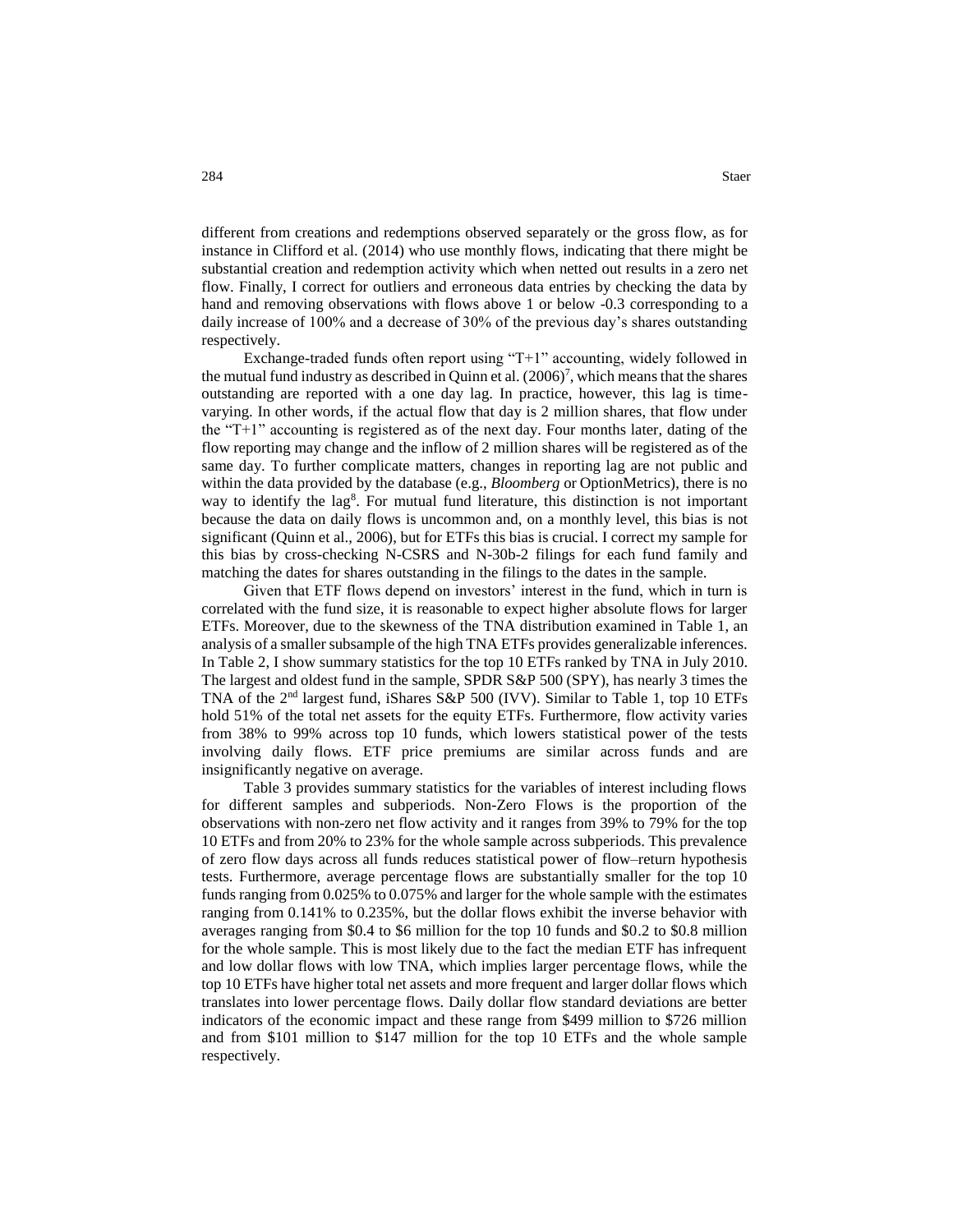The average premiums range from -1 to 0 basis points and from -5 to -2 basis points for the top 10 ETFs and the whole sample respectively. Standard deviations, however, are in the range of 7 to 82 basis points across subperiods and subsamples which dovetails with the results by Petajisto [\(2013\)](#page-28-15) who identify significant time-varying deviations of the ETF prices from their respective NAVs.

Table [4](#page-12-0) presents correlations between contemporaneous and lagged flows and a variety of pricing variables using daily observations of S&P 500 ETF for 2007–2010. Correlations between ETF price, index level and NAV are all 0.99; hence, only NAV is included in the table. Flow exhibits a small but significant positive correlation with the Index Return of 0.11 which suggests a price impact. Flow also evinces a weakly significant and positive autocorrelation of 0.08 which implies that standard errors should be adjusted for serial autocorrelation. Correlations for the period of 2000–2010 are similar but smaller in absolute value. For the rest of the sample, correlations between flows and other variables are reduced even further due to the larger proportion of the zero flow days as documented in Table 3.

#### **Table 2**

# Top 10 US equity ETFs

Descriptive statistics for top 10 equity ETFs traded in U.S. market for July 2010. Inception is the date when the fund started trading. Average TNA is the average over last 5 trading days of the sample in \$ Millions. Style is based on market capitalization of the tracked index components and is obtained from Bloomberg. The proportion of Fund TNA relative to the total TNA of the ETFs in the sample is denoted by % of TNA. Non-Zero Flows is the proportion of the non-zero net daily flows. Premium is the average difference between the daily ETF price and the NAV scaled by the NAV and expressed in basis points. Non-Zero Flows and Premium are calculated using 2007– 2010 period. Total/Average is the sum for Average TNA, % of TNA, and average for Non-Zero Flows and Premium.

| <b>Fund Name</b>              |            | Ticker Inception | Style | Index         | Average | $%$ of     | $Non-0$      | Premium |
|-------------------------------|------------|------------------|-------|---------------|---------|------------|--------------|---------|
|                               |            |                  |       | Ticker        | TNA     | <b>TNA</b> | <b>Flows</b> |         |
| SPDR S&P 500 SPY              |            | $21$ -Jan-93     | Large | <b>SPX</b>    | 67,249  | 19.6%      | 99%          | $-1.6$  |
| iShares S&P                   | <b>IVV</b> | $15-Mav-00$      | Large | SPX.          | 21,672  | 6.3%       | 73%          | $-0.9$  |
| 500                           |            |                  |       |               |         |            |              |         |
| PowerShares                   | QQQ        | 4-Mar-99         | Large | <b>NDX</b>    | 17,989  | 5.2%       | 66%          | $-1.8$  |
| NASDAO 100                    |            |                  |       |               |         |            |              |         |
| Vanguard Total VTI            |            | $14$ -Apr-05     | Large | <b>MSCIBM</b> | 13,838  | 4.0%       | 81%          | 1.6     |
| <b>Stock Market</b>           |            |                  |       |               |         |            |              |         |
| iShares Russell IWM 22-May-00 |            |                  | Small | <b>RTY</b>    | 12,616  | 3.7%       | 54%          | $-2.2$  |
| 2000                          |            |                  |       |               |         |            |              |         |
| iShares Russell IWF           |            | 22-May-00 Large  |       | RLG           | 10,214  | 3.0%       | 45%          | 2.2     |
| 1000 Growth                   |            |                  |       |               |         |            |              |         |
| iShares Russell IWD           |            | 22-May-00        | Large | <b>RLV</b>    | 8,429   | 2.5%       | 38%          | 0.6     |
| 1000 Value                    |            |                  |       |               |         |            |              |         |
| <b>SPDR S&amp;P</b>           |            | $MDY$ 26-Apr-95  | Mid   | MID           | 8,313   | 2.4%       | 77%          | $-2.3$  |
| Midcap 400                    |            |                  |       |               |         |            |              |         |
| <b>SPDR DJIA</b>              | DIA        | $13$ -Jan-98     | Large | <b>INDU</b>   | 7,698   | 2.2%       | 88%          | $-0.6$  |
| Trust                         |            |                  |       |               |         |            |              |         |
| iShares S&P                   | <b>IJH</b> | $22-Mav-00$      | Mid   | MID           | 7,086   | 2.1%       | 47%          | $-1.5$  |
| Midcap 400                    |            |                  |       |               |         |            |              |         |
| Total/Average                 |            |                  |       |               | 175,106 | 50.9%      | 67%          | $-0.65$ |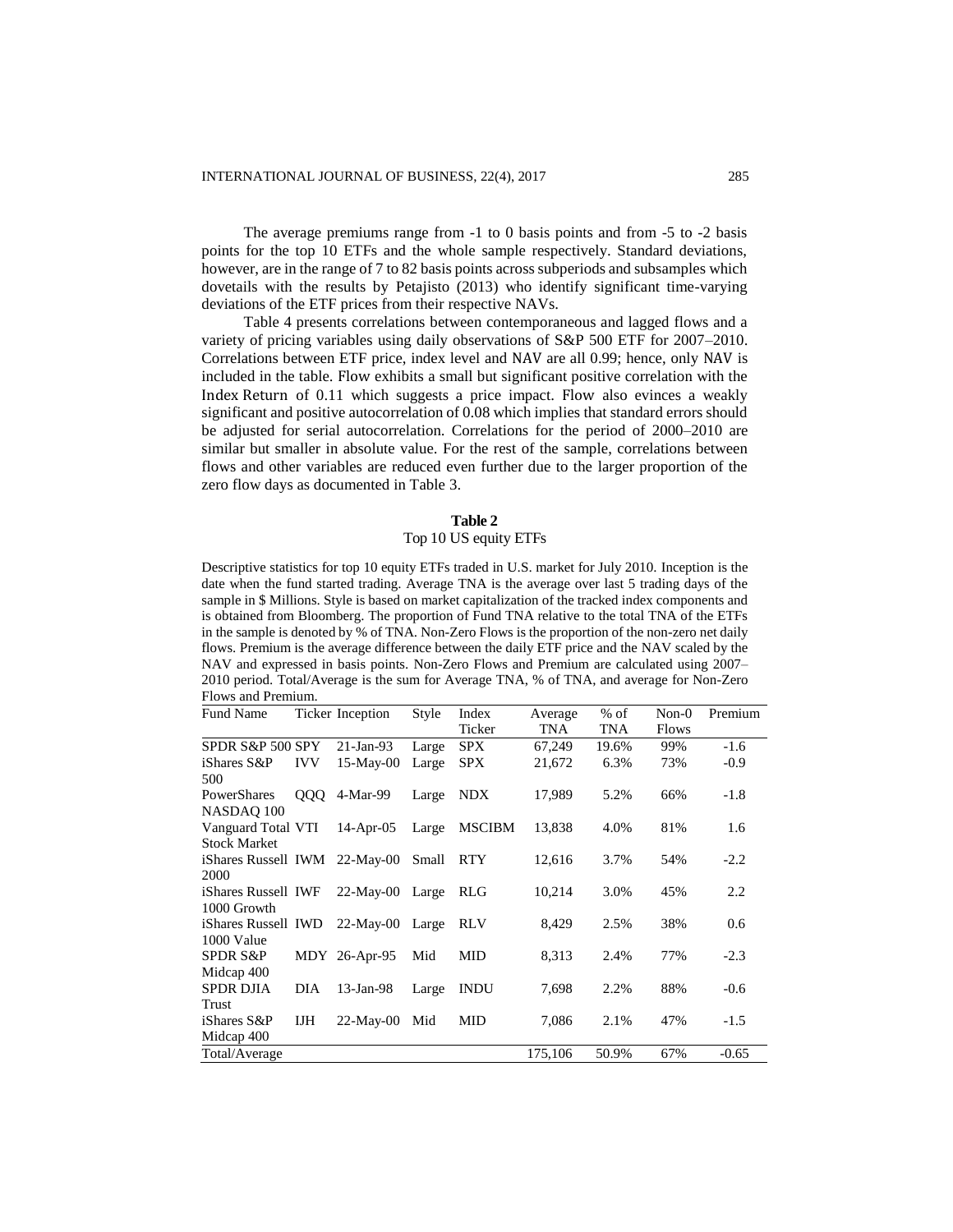# **Table 3** Variable summary statistics

This table presents summary statistics for the main variables in the dataset. Mean, Std Dev, P25, P50, P75 represent average, standard deviation, 25<sup>th</sup>, 50<sup>th</sup> (median) and 75<sup>th</sup> quantiles correspondingly. Flow<sub>t</sub> is the daily ETF flow as in equation  $(1)$  and expressed in percentages. Dollar Flow is the fund flow in \$ millions and calculated as  $(Short_t - Short_{t-1})NAV_t$ . Non – zero Flows is the proportion of the days with the non-zero flows and expressed in percentages. TNA is the total net assets of the funds in \$ millions. R<sup>index</sup> is the index return tracked by ETFs in the sample. Premium is the difference between the ETF price and the NAV scaled by the NAV expressed in basis points. Statistics are computed for two subsamples: Top 10 ETFs by net assets as of July 2010 and the whole sample of 286 ETFs, and three subperiods: 2000–2010, 2007–2010, 2009–2010.

|                      |                 |              | Top10    |                | All ETFs     |          |                |  |
|----------------------|-----------------|--------------|----------|----------------|--------------|----------|----------------|--|
| Variable             |                 | $2000 -$     | $2007 -$ | $2009 -$       | $2000 -$     | $2007 -$ | $2009 -$       |  |
|                      |                 | 2010         | 2010     | 2010           | 2010         | 2010     | 2010           |  |
| Flowt                | Mean            | 0.075        | 0.051    | 0.025          | 0.235        | 0.184    | 0.141          |  |
|                      | Std Dev         | 2.042        | 1.819    | 1.531          | 3.589        | 3.335    | 2.541          |  |
|                      | P <sub>25</sub> | 0.000        | $-0.136$ | $-0.19$        | 0.000        | 0.000    | 0.000          |  |
|                      | P50             | 0.000        | 0.000    | 0.000          | 0.000        | 0.000    | 0.000          |  |
|                      | P75             | 0.000        | 0.205    | 0.258          | 0.000        | 0.000    | 0.000          |  |
| <b>Dollar Flow</b>   | Mean            | 6.414        | 12.06    | 0.457          | 0.822        | 0.921    | 0.239          |  |
|                      | Std Dev         | 499.12       | 726.98   | 522.65         | 129.30       | 147.53   | 101.28         |  |
|                      | P <sub>25</sub> | 0.000        | $-12.74$ | $-23.91$       | 0.000        | 0.000    | 0.000          |  |
|                      | P <sub>50</sub> | 0.000        | 0.000    | 0.000          | 0.000        | 0.000    | 0.000          |  |
|                      | P75             | 0.000        | 21.36    | 33.65          | 0.000        | 0.000    | 0.000          |  |
| Non-zero             | Mean            | 38.9         | 66.96    | 78.85          | 19.24        | 23.13    | 23.79          |  |
| <b>Flows</b>         | Std Dev         | 48.75        | 47.04    | 40.85          | 39.42        | 42.16    | 42.58          |  |
|                      | P <sub>25</sub> | 0.000        | 0.000    | 100            | 0.000        | 0.000    | 0.000          |  |
|                      | P <sub>50</sub> | 0.000        | 100      | 100            | 0.000        | 0.000    | 0.000          |  |
|                      | P75             | 100          | 100      | 100            | 0.000        | 0.000    | 0.000          |  |
| <b>TNA</b>           | Mean            | 10,911       | 15,857   | 18,060         | 1,166        | 1,141    | 1,239          |  |
|                      | Std Dev         | 16,257       | 20,321   | 18,826         | 4,859        | 5,061    | 4,941          |  |
|                      | P <sub>25</sub> | 352          | 6,807    | 8,385          | 44           | 34       | 40             |  |
|                      | P50             | 6,322        | 9,270    | 11,439         | 146          | 135      | 147            |  |
|                      | P75             | 11,358       | 15,863   | 17,427         | 593          | 570      | 599            |  |
| $\overline{R}$ index | Mean            | 0.007        | $-0.019$ | 0.065          | 0.013        | $-0.007$ | 0.072          |  |
|                      | Std Dev         | 1.544        | 2.018    | 1.273          | 1.915        | 2.346    | 1.461          |  |
|                      | P <sub>25</sub> | $-0.685$     | $-0.981$ | $-0.559$       | $-0.769$     | $-1.051$ | $-0.664$       |  |
|                      | <b>P50</b>      | 0.062        | 0.080    | 0.130          | 0.065        | 0.062    | 0.117          |  |
|                      | P75             | 0.706        | 0.935    | 0.778          | 0.813        | 1.040    | 0.876          |  |
| Premium              | Mean            | $\mathbf{0}$ | $-1$     | $-1$           | $-2$         | $-5$     | $-5$           |  |
|                      | Std Dev         | 57           | 22       | $\overline{7}$ | 64           | 82       | 65             |  |
|                      | P <sub>25</sub> | $-8$         | $-8$     | $-5$           | $-10$        | $-12$    | $-9$           |  |
|                      | P <sub>50</sub> | $\mathbf{1}$ | $-1$     | $-1$           | $\mathbf{0}$ | $-1$     | $\overline{0}$ |  |
|                      | P75             | 10           | 6        | 3              | 10           | 9        | 7              |  |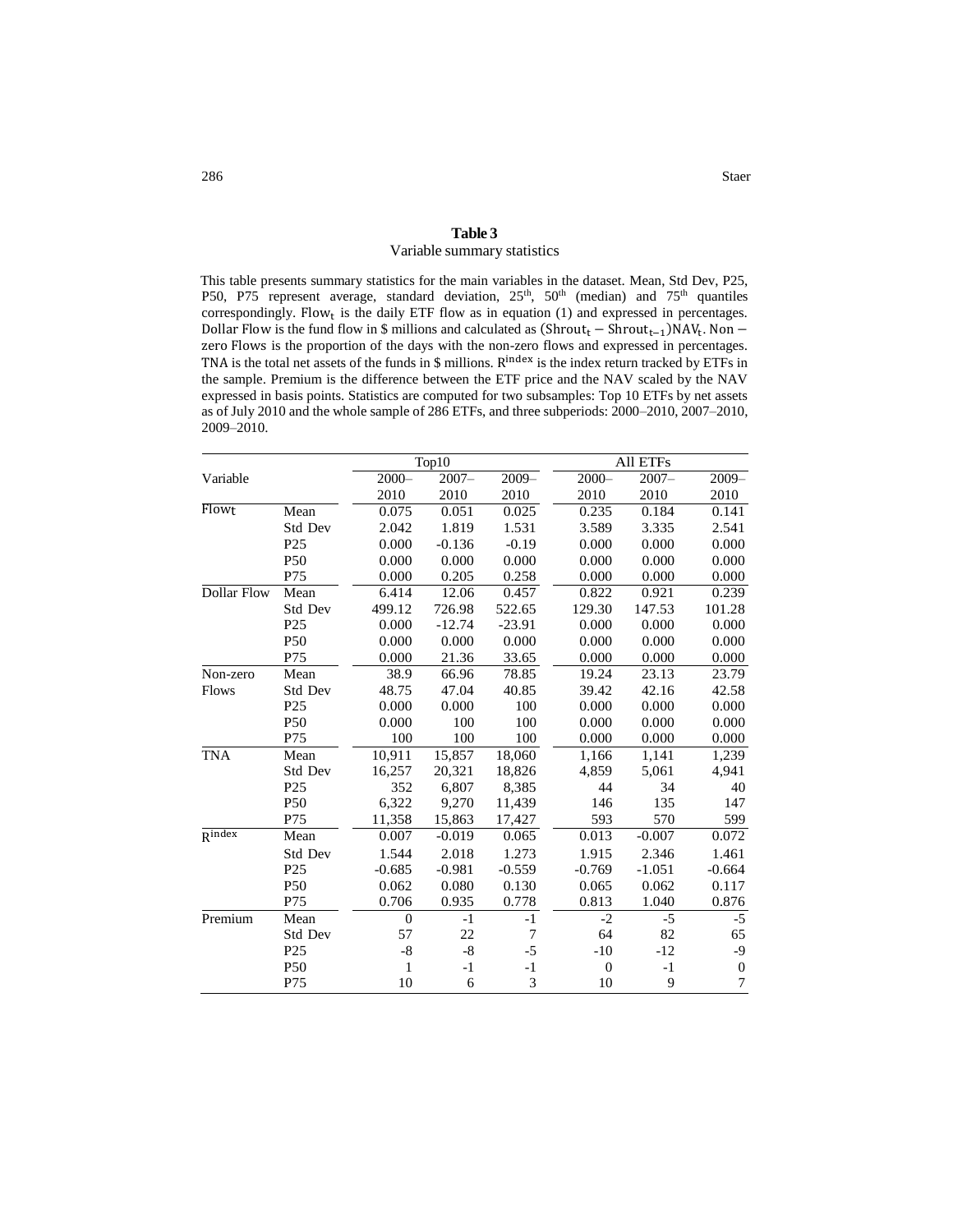# **Table 4** Flow correlations

The table shows correlations between variables for the S&P 500 ETF (SPY) during years 2007– 2010. The Flow<sub>t</sub> and Flow<sub>t−1</sub> are the contemporaneous and lagged daily percent change in shares outstanding from equation (1). NAV is Net Asset Value reported by the fund by the end of the day. Daily shares outstanding are denoted by Shrout. The S&P 500 index return is denoted by  $R^{index}$ . The difference between the ETF price and the NAV scaled by the NAV at time t is denoted by Premium. The p-values are in parenthesis below the correlation parameter estimates.

| Variables    | $Flow_t$         | $Flow_{t-1}$        | <b>NAV</b>           | $Shrout_t$          | $R^{index}$          | Premium |
|--------------|------------------|---------------------|----------------------|---------------------|----------------------|---------|
| $Flow_t$     |                  |                     |                      |                     |                      |         |
| $Flow_{t-1}$ | 0.076<br>(0.035) | 1                   |                      |                     |                      |         |
| <b>NAV</b>   | 0.057<br>(0.115) | 0.048<br>(0.180)    |                      |                     |                      |         |
| $Shrout_{t}$ | 0.044<br>(0.219) | 0.054<br>(0.131)    | $-0.794$<br>(<0.001) | 1                   |                      |         |
| $R^{index}$  | 0.108<br>(0.002) | $-0.062$<br>(0.085) | 0.023<br>(0.519)     | $-0.014$<br>(0.695) | 1                    |         |
| Premium      | 0.008<br>(0.818) | 0.052<br>(0.148)    | 0.042<br>(0.252)     | $-0.034$<br>(0.355) | $-0.197$<br>(<0.000) | 1       |

<span id="page-12-0"></span>One could argue that an increase in the index level is associated with the increase in the NAV and is negatively correlated with the premium with a correlation of -0.197. Next step in the argument is that the decrease in the premium (ETF price less than the NAV) induces APs to exploit this arbitrage opportunity (if the absolute premium exceeds transaction costs) resulting in redemption of ETF shares expressed as fund outflows. Hence, the premium should exhibit significant positive correlation with the flow (Petajisto, [2013\)](#page-28-15). However, Table [4](#page-12-0) shows that neither the contemporaneous or lagged flows are either statistically or economically correlated with the premium with the correlations of 0.008 and 0.052 respectively. This provides evidence against the argument that fund flows are related to the index return through the premium.

It is important to note that the end of day premium is not necessarily correlated with the intraday premium which is linked to the arbitrage activity of the APs in the absence of limits to arbitrage and, hence, end-of-day flows. Furthermore, Da and Shive [\(2016\)](#page-27-6) also indicate that the large premium may represent arbitrage opportunities or presence of limits to arbitrage and suggest that without additional identification its usefulness is limited. Furthermore, the authors mention the non–synchronicity issue where the end of day NAV may be stale and a substantial premium may not represent the actual arbitrage opportunities even in the absence of limits to arbitrage. This is most likely the case for the ETFs with illiquid (Petajisto, [2013;](#page-28-15) Fulkerson et al., [2014\)](#page-28-0) or international holdings. I surmise that it is less likely the case for the largest U.S equity ETFs with the highest flow activity which tend to hold more liquid stocks (see Table 3). Given mixed evidence, I include contemporaneous and lagged daily premiums in the regressions in Sectio[n 5.1](#page-13-0) to account for the possible omitted variable bias.

Shares outstanding have negative correlation with NAV of -0.794 which is similar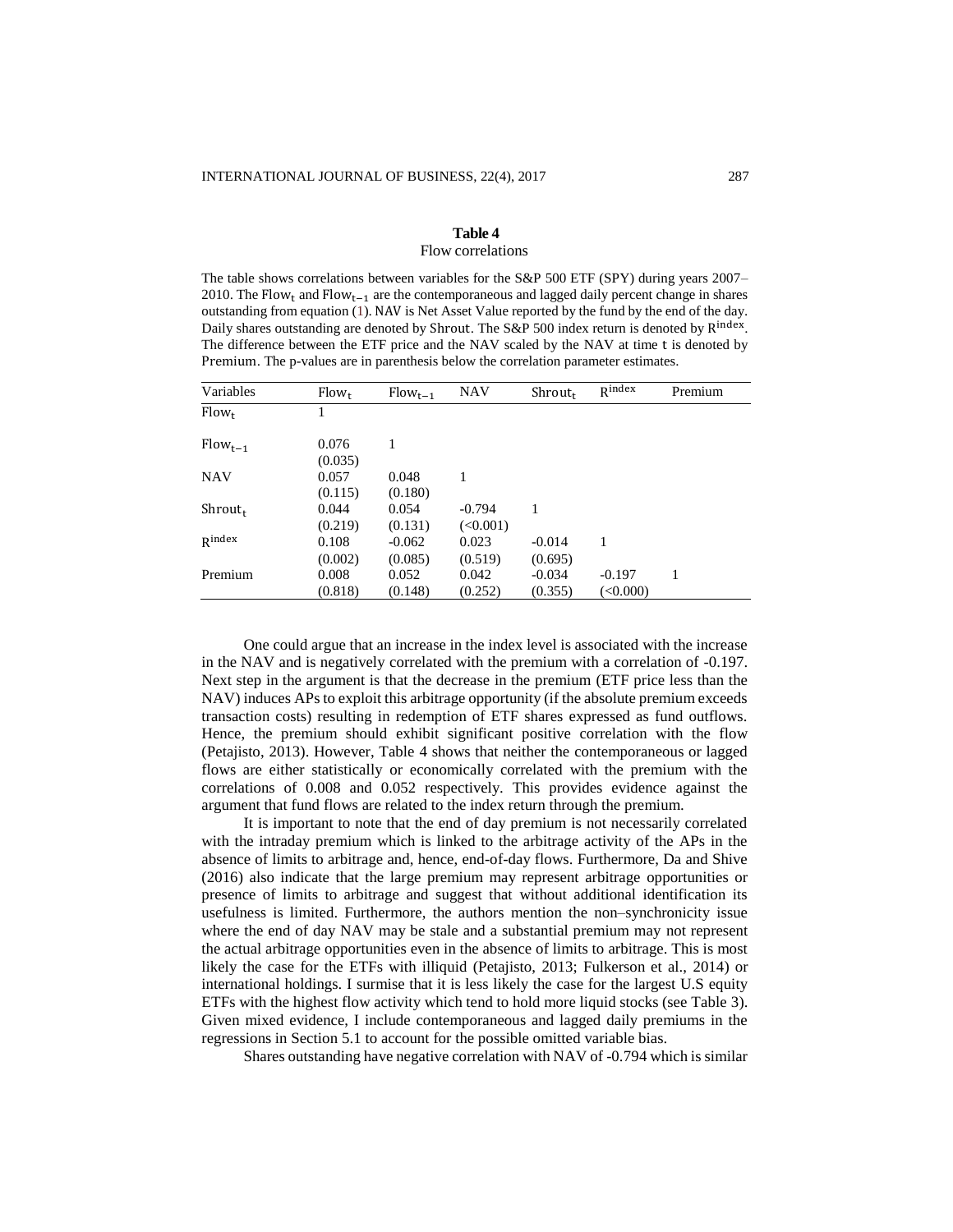to the average correlation for the top 10 ETFs of -0.455. These correlations vary widely year to year but remain slightly negative on average. One possible explanation for the negative correlation is a sample bias driven most likely by a combination of a persistent

positive trend in shares outstanding and strong cyclical and trend components in the longterm market prices. Interestingly, however, correlation between first difference of the shares outstanding and NAV is much lower in absolute terms at 0.053. Given the possibility of a time trend generating spurious inferences, I include year-month dummies as a robustness test in the upcoming section.

# **V. EMPIRICAL ANALYSIS**

#### <span id="page-13-0"></span>**A. Panel Regressions**

To test Hypothesis [1,](#page-6-0) I perform panel regressions of daily index returns on ETF flows. I follow approach similar to the one used by Edelen and Warner (2001) and Ben-Rephael et al. [\(2011\)](#page-27-1) and regress index returns on five index return lags, a contemporaneous flow and its five lags. Due to the auto- and cross-correlation of daily index returns (Ackert and Tian, [2008\)](#page-26-1), I adopt panel corrected standard errors (PCSE) with adjustments for cross-panel correlation and a panel-specific AR(1) process which is similar to heteroscedasticity and cross-correlation robust standard errors (Haas and Lelyveld, [2006;](#page-28-16) Kacperczyk and Seru, [2007\)](#page-28-17).

Petajisto [\(2013\)](#page-28-15) and Clifford et al. (2014) find that the daily premium is positively associated with subsequent flows. If the premium is causally related to flows and correlated with index returns, then including the premium as a control variable should correct the omitted variable bias (see Section  $A$ )<sup>9</sup>. Consequently, I include the daily premium and its one day lag as the controls.

I divide the sample into two subsamples: the first comprising the top 10 ETFs and the second comprising the entire sample of 286 ETFs. Time-wise, I partition the sample period into three subperiods: 2000–2010, 2007–2009, 2009–2010. The regression specification is as follows:

$$
R_{i,j,t}^{\text{index}} = \alpha + \sum_{l=1}^{5} \beta_{\text{R}^{\text{index}},l} R_{i,j,t-l}^{\text{index}} + \sum_{l=0}^{5} \beta_{\text{Flow},l} \text{Flow}_{i,j,t-l} + \sum_{l=0}^{1} \beta_{\text{Premium},l} \text{Premium}_{i,j,t-l} + \varepsilon_{i,j,t}
$$
\n(2)

where  $R_{i,j,t}^{index}$  corresponds to the daily return of the j<sup>th</sup> index tracked by the i<sup>th</sup> fund at t, R<sup>index</sup> is the l-lagged j<sup>th</sup> index return tracked by the i<sup>th</sup> fund, Flow<sub>i,j,t-l</sub> is the l-lagged flow of the i<sup>th</sup> fund which tracks the j<sup>th</sup> index, Premium<sub>i,j,t-l</sub> is the l-lagged percentage difference between i<sup>th</sup> fund's ETF price and NAV tracking j<sup>th</sup> index. The lag indicator l varies from 0 to 5 for the flows, from 1 to 5 for the index returns and from 0 to 1 for the premium. In the sample, by definition  $i \geq j$  as there are more funds than indices.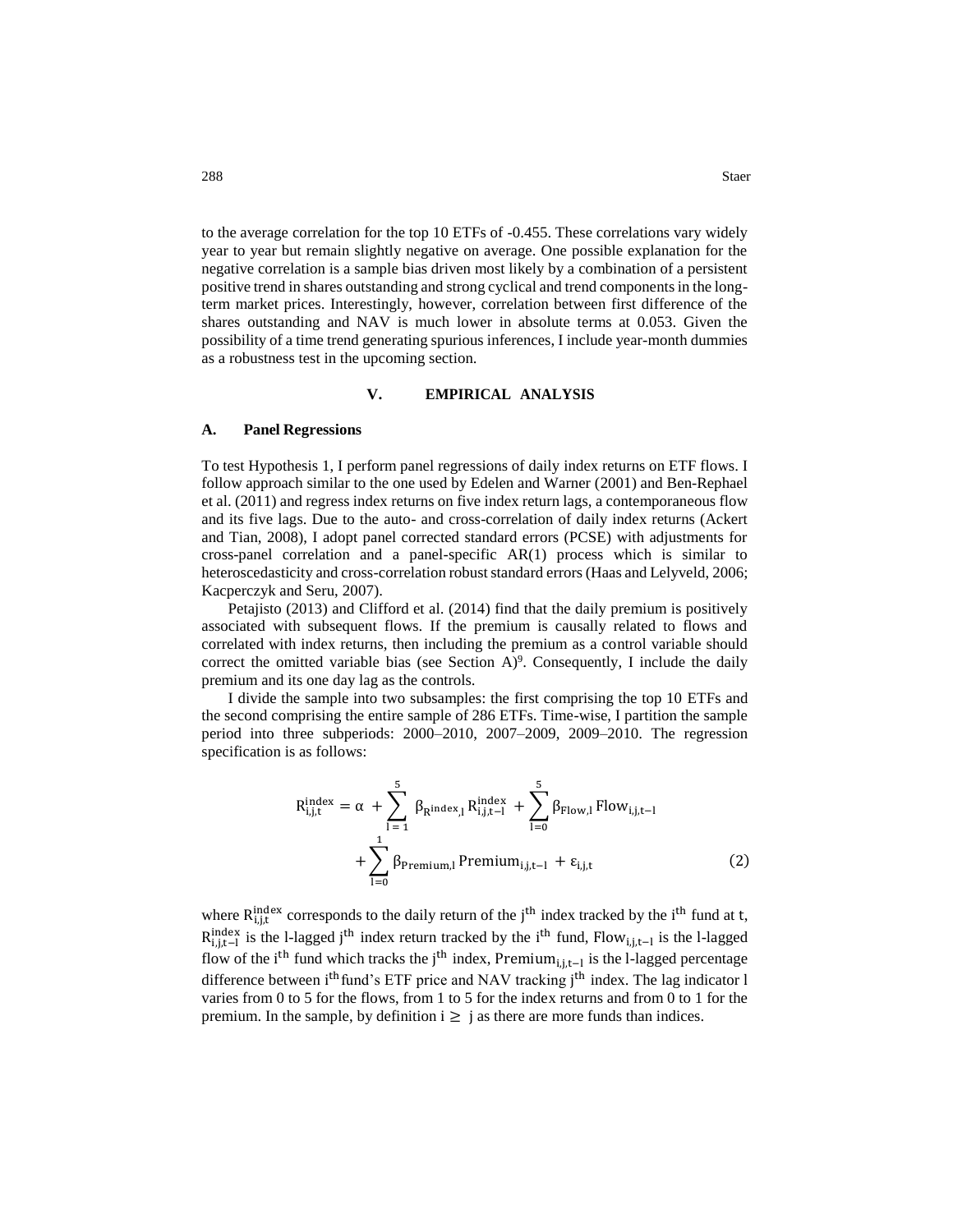# **Table 5**

# Panel regressions

The regression table reports estimation results for panel regressions of index return on flow for several subsamples and subperiods. First subsample contains top 10 ETFs ranked by net assets and second subsample is the whole U.S. equity ETFs sample. The estimation is conducted for three subperiods: 2000–2010, 2007–2010 and 2009–2010. Flow<sub>t</sub> and Flow<sub>t-l</sub> are the contemporaneous and l-lagged flows from equation (1). Contemporaneous and l-lagged index returns are denoted as R<sub>index,t</sub> and R<sub>index,t−l</sub>. Premium<sub>i,j,t−l</sub> is the percentage difference between the ETF price and the NAV. Standard errors are Panel Corrected Standard Errors (Kacperczyk and Seru[, 2007\)](#page-28-17) corrected for heteroscedasticity, cross-panel correlation and panel-specific autocorrelation specified as AR(1) process (z-stats are in parenthesis).  $\alpha$ ,  $\alpha$ ,  $\alpha$ ,  $\alpha$ ,  $\beta$  and  $\alpha$ , and  $\alpha$ ,  $\beta$ , and  $\alpha$ ,  $\beta$ level, respectively.

|                  | Top $10$    |              |             |                     | Full Sample |             |
|------------------|-------------|--------------|-------------|---------------------|-------------|-------------|
|                  |             | <b>ETFs</b>  |             |                     |             |             |
| Variables        | 2000-2010   | 2007-2010    |             | 2009-2010 2000-2010 | 2007-2010   | 2009-2010   |
|                  |             |              |             |                     |             |             |
| $R_{index, t-1}$ | $-0.074***$ | $-0.119$ *** | $-0.009$    | $-0.056***$         | $-0.087***$ | $-0.011$    |
|                  | $(-3.728)$  | $(-3.465)$   | $(-0.164)$  | $(-2.728)$          | $(-3.016)$  | $(-0.201)$  |
| $R_{index, t-2}$ | $-0.067***$ | $-0.078**$   | $-0.013$    | $-0.073***$         | $-0.079***$ | $-0.033$    |
|                  | $(-3.352)$  | $(-2.267)$   | $(-0.218)$  | $(-3.528)$          | $(-2.706)$  | $(-0.611)$  |
| $R_{index, t-3}$ | $0.038*$    | 0.051        | $-0.020$    | 0.027               | 0.029       | $-0.004$    |
|                  | (1.899)     | (1.486)      | $(-0.357)$  | (1.294)             | (0.988)     | $(-0.077)$  |
| $R_{index, t-4}$ | $-0.023$    | $-0.035$     | 0.009       | $-0.022$            | $-0.029$    | 0.000       |
|                  | $(-1.138)$  | $(-1.005)$   | (0.155)     | $(-1.042)$          | $(-1.003)$  | (0.003)     |
| $R_{index, t-5}$ | $-0.030$    | $-0.021$     | 0.003       | $-0.030$            | $-0.030$    | $-0.007$    |
|                  | $(-1.506)$  | $(-0.624)$   | (0.057)     | $(-1.464)$          | $(-1.027)$  | $(-0.138)$  |
| $Flow_t$         | $0.026***$  | $0.092***$   | $0.177***$  | $0.009***$          | $0.014***$  | $0.017***$  |
|                  | (4.945)     | (6.764)      | (9.373)     | (6.896)             | (5.371)     | (4.550)     |
| $Flow_{t-1}$     | $-0.001$    | 0.006        | 0.013       | 0.000               | $-0.000$    | 0.000       |
|                  | $(-0.182)$  | (0.441)      | (0.752)     | (0.097)             | $(-0.149)$  | (0.114)     |
| $Flow_{t-2}$     | $-0.007$    | $-0.025*$    | $-0.037**$  | $-0.000$            | $-0.002$    | $-0.004$    |
|                  | $(-1.271)$  | $(-1.853)$   | $(-2.136)$  | $(-0.095)$          | $(-0.780)$  | $(-0.960)$  |
| $Flow_{t-3}$     | 0.006       | 0.012        | 0.005       | 0.000               | 0.001       | $-0.000$    |
|                  | (1.091)     | (0.919)      | (0.312)     | (0.312)             | (0.599)     | $(-0.131)$  |
| $Flow_{t-4}$     | $-0.007$    | 0.007        | $-0.016$    | $-0.002*$           | $-0.003$    | $-0.004$    |
|                  | $(-1.240)$  | (0.513)      | $(-0.956)$  | $(-1.661)$          | $(-1.317)$  | $(-1.189)$  |
| $Flow_{t-5}$     | 0.002       | $-0.004$     | $-0.000$    | $-0.003***$         | $-0.005***$ | 0.001       |
|                  | (0.442)     | $(-0.323)$   | $(-0.025)$  | $(-2.001)$          | $(-2.022)$  | (0.299)     |
| Premium $_{t}$   | $-0.052***$ | $-0.074***$  | $-2.440***$ | $-0.260***$         | $-0.437***$ | $-0.109***$ |
|                  | $(-3.292)$  | $(-3.691)$   | $(-4.881)$  | $(-24.250)$         | $(-22.605)$ | $(-9.250)$  |
| Premium $_{t-1}$ | 0.019       | $-0.020$     | $-0.019$    | $0.260***$          | $0.189***$  | $0.045***$  |
|                  | (1.213)     | $(-1.022)$   | $(-0.039)$  | (24.251)            | (12.076)    | (4.240)     |
| Constant         | 0.000       | $-0.000$     | 0.000       | 0.000               | $-0.000$    | 0.001       |
|                  | (0.282)     | $(-0.425)$   | (0.466)     | (0.392)             | $(-0.258)$  | (0.887)     |
| Obs              | 22,043      | 7,541        | 2,520       | 374,060             | 194,219     | 70,335      |
| $R^2$            | 0.016       | 0.035        | 0.075       | 0.028               | 0.048       | 0.007       |
| Funds            | 10          | 10           | 10          | 285                 | 285         | 284         |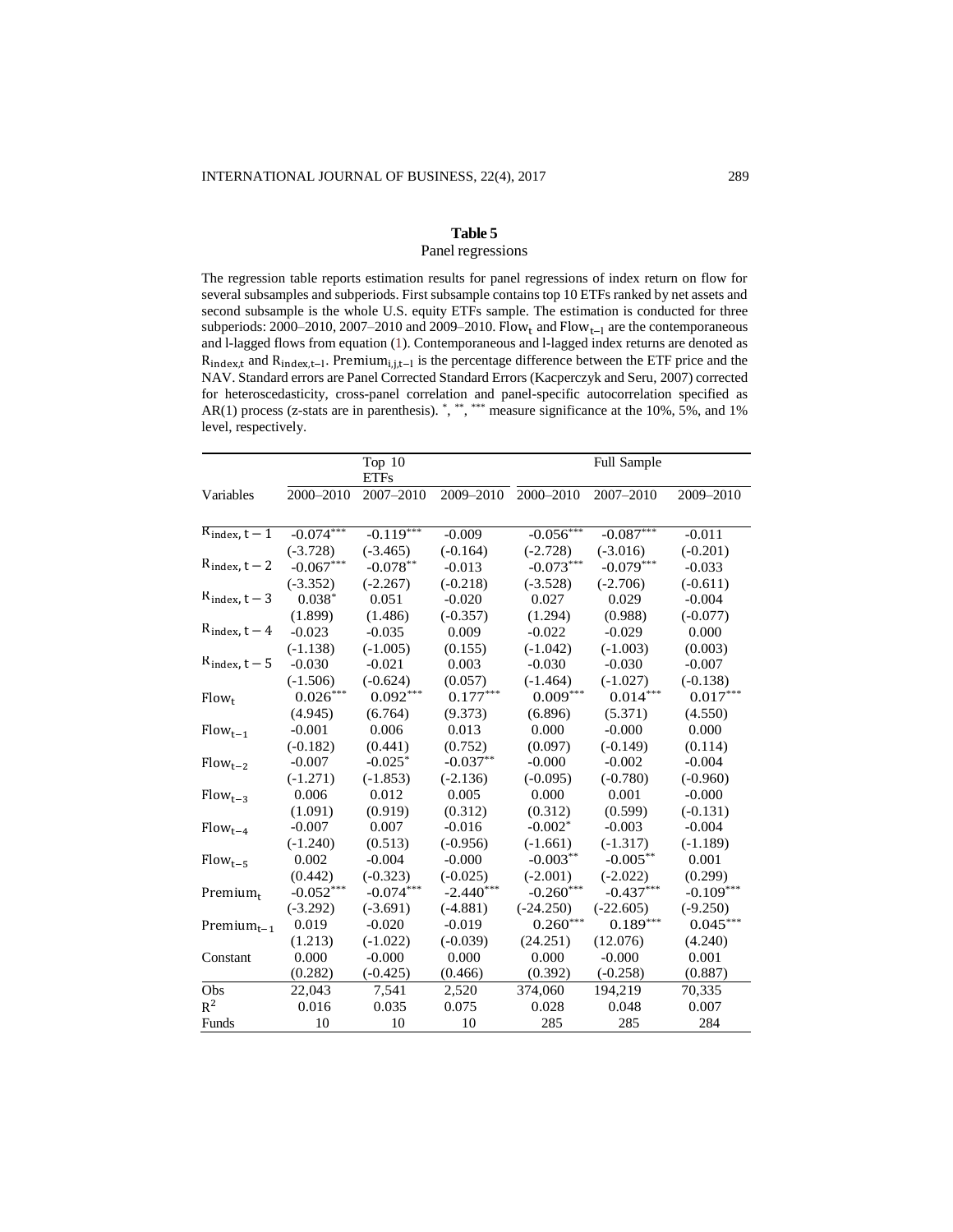The coefficients for the contemporaneous ETF flow are positive and strongly significant for all subsamples and subperiods (with t-stats ranging from 4.550 to 9.351). The coefficients for the lagged flows are significantly negative at the second lag for top 10 ETFs for the subperiods of 2007–2010 (t-stat = -1.853) and 2009–2010 (t-stat = - 2.106) indicating price reversal on the second day after the price impact. For the 2007– 2010 period, a one standard deviation in flows for the top 10 ETFs is about 2%, which is associated with an 18 basis points (bps) increase in the corresponding index return and the subsequent reversal of 5 basis points. For the 2009–2010 period, the magnitude of the relation between one standard deviation shock and index return is about two times larger with a corresponding return increase of 26 bps ( $\sigma_{flow} = 1.5\%$ ) and a posterior reversal of 6 basis points.

For the whole sample, the flow coefficients are less significant mainly due to the prevalence of the zero flow days for many smaller ETFs as discussed in Section [IV-A.](#page-8-0) For the periods of 2000–2010, 2007–2010 and 2009–2010, across all ETFs zero flow days account for 81%, 78% and 75% of the fund-day observations correspondingly which is much higher than 61%, 40% and 30% for the top 10 ETFs for the same periods. Flow coefficients for second and fifth lags are negative, with the latter becoming significant for the whole period and the 2007–2010 subperiod which could be interpreted as evidence of price reversal occurring at longer lags due to lower liquidity of holdings for some ETFs (Petajisto, [2013\)](#page-28-15). For the whole sample, one standard deviation change in total flows during 2007–2010 ( $\sigma_{flow} = 3.3\%$ ) and 2009–2010 ( $\sigma_{flow} = 2.5\%$ ) are associated with an increase in daily returns of 5 and 4 basis points respectively.

The coefficients for the contemporaneous premium are all significantly negative across the samples and subperiods with the lags showing up as mostly positive. Interestingly, one day lag of the premium is positive for almost all subsamples and subperiods but becomes significant only for the whole sample, which is reasonable given higher illiquidity of the underlying assets for some ETFs and, hence, persistence of the premium relation with the index return<sup>10</sup>.

It is important to note that panel tests based on the full sample have low explanatory power as the vast majority of funds have low total net assets (90% of the ETFs account for 16% of the total TNA) and relatively infrequent creation-redemption activity resulting in a high ratio of observations with zero net flows. For instance, during 2009, the top 10 ETFs had zero net flow activity during 20% of the total trading days, while the remaining 276 ETFs had zero net flow activity during 77% of the days. Furthermore, even within the largest TNA decile, there is a substantial difference in TNA and nonzero flow days between the top 10 ETFs and the remaining 28 ETFs. In the 2009–2010 subperiod, the remaining 28 ETFs in the largest TNA decile had zero net flow activity in 42% of the trading days as compared to the 20% for the top 10 ETFs. In these conditions, fund regression tests based on a larger sample will necessarily have a downward bias in the coefficients.

To verify the robustness of the inferences, I reestimate results in this section using Petersen [\(2009\)](#page-28-18)'s two-way clustering with any changes in inferences. I also apply random and fixed effect panel estimators and obtain quantitatively similar results. Furthermore, I test different combinations of index return and flow lags and obtain quantitatively similar results. To avoid fund incubation bias (Evans, [2010;](#page-27-14) Clifford et al., 2014), I exclude the first year of flows without major changes in my findings. Given negative time-series correlations between shares outstanding and NAV for the top 10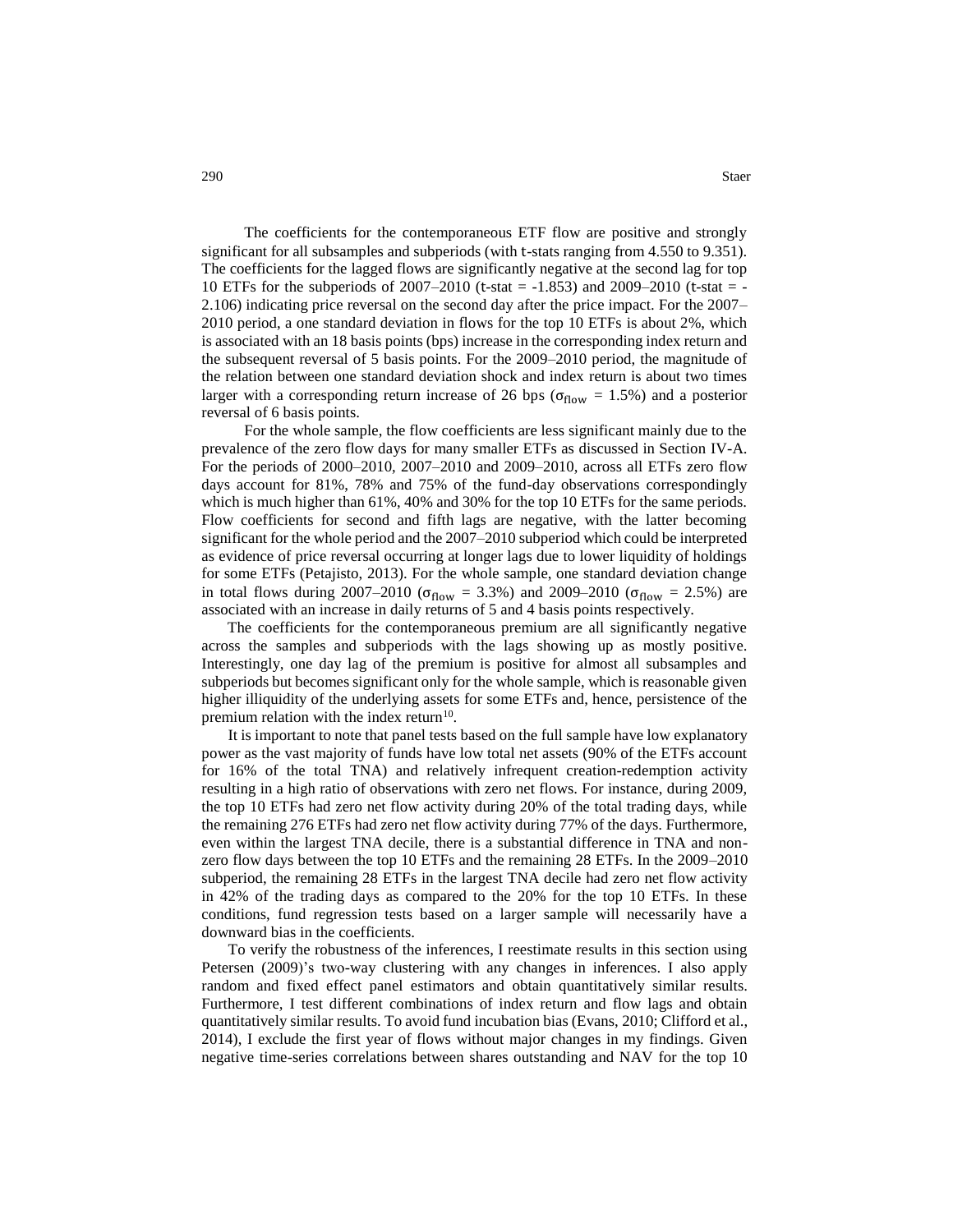funds reported in Table [4,](#page-12-0) I rerun the panel regressions in Table 5 with year-month dummies without any major changes in my findings.

#### <span id="page-16-1"></span>**1. Aggregate Flows and Returns: VAR Analysis**

In the mutual fund literature flow-return hypotheses are usually tested using aggregate flows given that long-term daily fund-level flows data are hard to obtain. Moreover, high-frequency aggregate data, even if available, is also often constrained to a certain period; for instance, the length of the sample period is two years in Ben-Rephael et al. [\(2011\)](#page-27-1), four years in Goetzmann and Massa [\(2003\)](#page-28-6) and one year in Edelen and Warner (2001). Testing Hypotheses [1](#page-6-0) and [2](#page-6-1) using daily aggregate flows allows for a direct comparison with the mutual fund flow literature.

For the aggregate flow–return analysis, I employ vector-autoregressive regressions (VAR) which are frequently used in the institutional flows and returns literature. For instance, Froot et al. [\(2001\)](#page-28-8) have applied VAR to portfolio flows in international context, while Oh and Parwada [\(2007\)](#page-28-9), Watson and Wickramanayake (2012) and Ben-Rephael et al. [\(2011\)](#page-27-1) study the mutual fund flow-return relation using VAR in Korea, Australia and Israel respectively. Rakowski and Wang [\(2009\)](#page-28-7) employ VAR to study short-term U.S. mutual fund flows. Interestingly, out of the four studies mentioned, only Ben-Rephael et al. [\(2011\)](#page-27-1) find significant evidence of price pressure.

I aggregate the fund flows across ETFs using lagged and contemporaneous shares outstanding and the current NAV with the following specification,

<span id="page-16-0"></span>
$$
\text{Flow}_{\text{t}}^{\text{aggr}} = \frac{\sum_{j=1}^{k} \sum_{i=1}^{n} (\text{Shrout}_{i,j,\text{t}} - \text{NAV}_{i,j,\text{t}})}{\sum_{j=1}^{k} \sum_{i=1}^{n} (\text{Shrout}_{i,j,\text{t}} - \text{NAV}_{i,j,\text{t}})} \cdot 1\tag{3}
$$

where  $\text{Shrout}_{i,j,t}$  and  $\text{NAV}_{i,j,t}$  are the shares outstanding and net asset value respectively for fund i tracking index j at time t, n is the number of funds tracking index j at time t, and k is the total number of indices. Using contemporaneous NAV to determine assets under management for both days helps to avoid implicitly including fund returns in aggregate flow. I also test one and two day lags of NAV with similar results.

To maintain comparability with the previous section, a period from 2007 to 2010 comprising 756 trading days is selected. This sample size is similar to other short-term mutual fund flow studies (e.g., Goetzmann and Massa [\(2002\)](#page-28-19)). The flow-return VAR model is specified as follows,

$$
\begin{bmatrix} R_t^{VWERED} \\ Flow_t^{aggr} \end{bmatrix} = \begin{bmatrix} \alpha_1 \\ \alpha_2 \end{bmatrix} + \begin{bmatrix} \beta_{1,R}VWERTD(L) & \beta_{1,Flowaggr} \\ \beta_{2,R}VWERTD(L) & \beta_{1,Flowaggr} \end{bmatrix} \begin{bmatrix} R_t^{VWERTD} \\ Flow_t^{aggr} \end{bmatrix} + \begin{bmatrix} \varepsilon_{1,t} \\ \varepsilon_{2,t} \end{bmatrix}
$$
 (4)

where Flow<sup>aggr</sup> is the aggregate equity ETF flow following equation [\(3\)](#page-16-0) and R<sup>VWRETD</sup> is Value-Weighted Index Return (CRSP). The number of lags,  $L = 4$ , is calculated using Akaike criterion ( $AIC<sub>min</sub> = -11.3$ ). The contemporaneous shock and four lags represent the entire trading week and are comparable to the panel and aggregate regressions in Section [5.1.](#page-13-0) Furthermore, lag order selection test results are similar to Edwards and Zhang [\(1998\)](#page-27-4) and Ben-Rephael et al. [\(2011\)](#page-27-1) who also use four lags in their VAR models. In the estimation results, for convenience, I denote the regression with  $R_t^{VWRETD}$  as the dependent variable as Equation 1 and the regression with  $Flow_t^{aggr}$  as the dependent variable as Equation 2.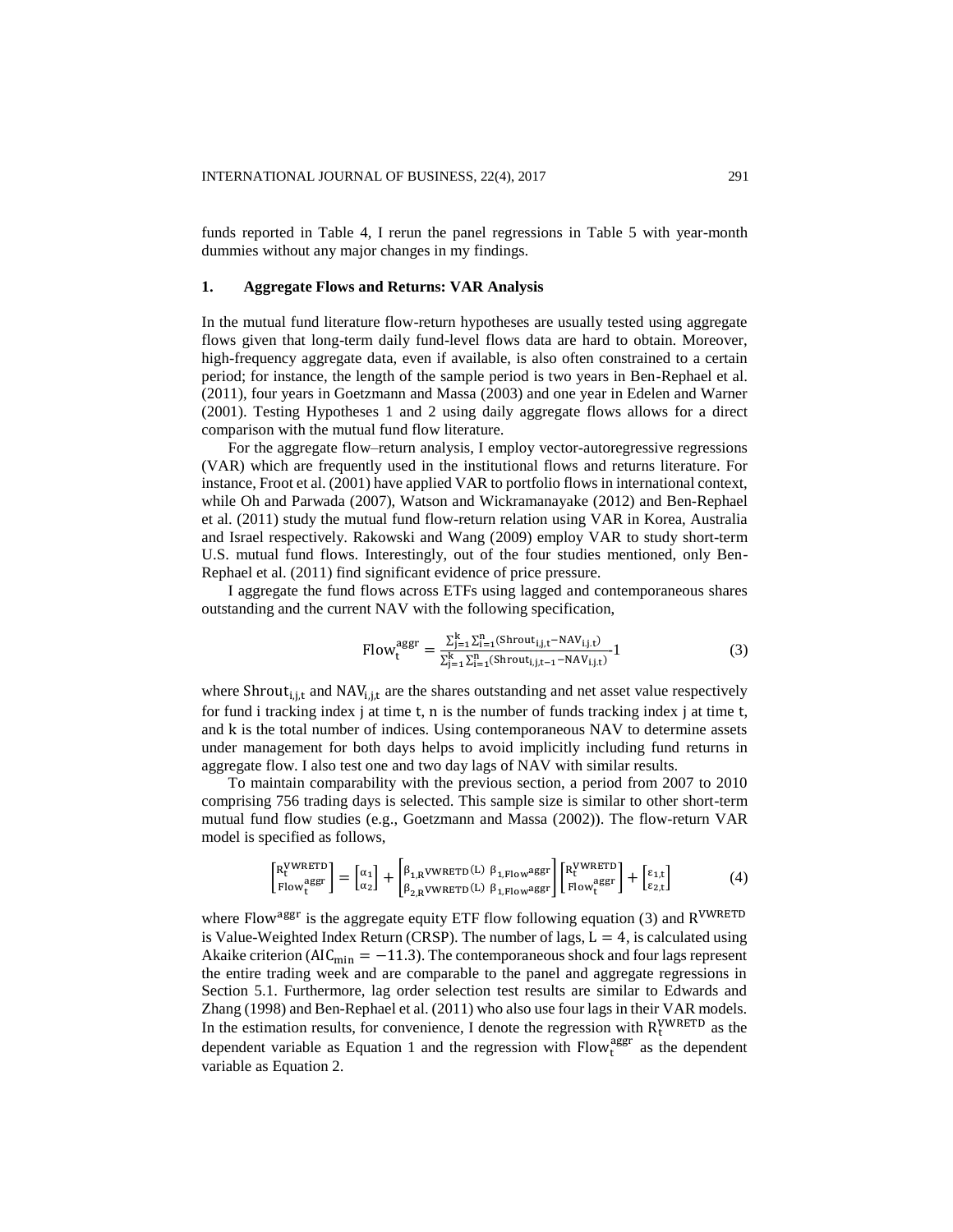# **Table 6** Aggregate flow VAR regressions

This table presents vector autoregressive (VAR) regressions of aggregate ETF flow (Flow<sup>aggr</sup>) and index return  $(R_{index})$  using specification (4). The estimation period is from 2007 to 2010. Aggregate ETF flow is specified as percentage change in aggregate assets under management using contemporaneous NAV as referenced in equation [\(3\)](#page-16-0). Index return is Value-Weighted Index Return (CRSP). Means and standard deviations of the dependent variables are reported in basis points. Lagged flows are denoted as  $Flow_{t-1}^{ager}$  with l varying from one to four. Lagged index returns are denoted as Rindex,t−l with l varying from one to four. The t-stats are in parenthesis. The asterisks \*, \*\*, \*\*\*\* represent statistical significance at the 10%, 5%, and 1% level, respectively.

| Variables           | Equation 1: Dep Var $=$<br>R <sup>VWRETD</sup> | Equation 2: Dep Var = $Flow_t^{aggr}$ |
|---------------------|------------------------------------------------|---------------------------------------|
| Mean                | $-2$                                           | 10                                    |
| <b>Std Dev</b>      | 194                                            | 111                                   |
| $Flow_{t-1}^{aggr}$ | 0.001                                          | 0.041                                 |
|                     | (0.015)                                        | (1.109)                               |
| $Flow_{t-2}^{aggr}$ | $-0.160**$                                     | 0.033                                 |
|                     | $(-2.486)$                                     | (0.884)                               |
| $Flow_{t-3}^{aggr}$ | 0.044                                          | 0.023                                 |
|                     | (0.686)                                        | (0.603)                               |
| $Flow_{t-4}^{aggr}$ | $-0.013$                                       | 0.013                                 |
|                     | $(-0.199)$                                     | (0.343)                               |
| $R_{t-1}^{VWRETD}$  | $-0.104***$                                    | $-0.007$                              |
|                     | $(-2.755)$                                     | $(-0.301)$                            |
| $R_{t-2}^{VWRETD}$  | $-0.076**$                                     | $-0.081***$                           |
|                     | $(-2.016)$                                     | $(-3.710)$                            |
| $R_{t-3}^{VWRETD}$  | 0.053                                          | 0.002                                 |
|                     | (1.409)                                        | (0.070)                               |
| $R_{t-4}^{VWRETD}$  | $-0.040$                                       | $-0.089***$                           |
|                     | $(-1.051)$                                     | $(-4.042)$                            |
| Constant            | $-0.000$                                       | $0.001*$                              |
|                     | $(-0.103)$                                     | (1.894)                               |
| Observations        | 756                                            | 756                                   |

The results of the VAR estimation and dependent variable summary statistics are presented in Table 6. Aggregate ETF flow has a mean of -10 bps and a standard deviation of 111 bps corresponding in dollar terms to \$0.26 billion and \$3.03 billion respectively, which is comparable to mutual fund flows. The lagged aggregate flow coefficient estimates for Equation 1,  $\beta_{1,Flow}$ <sup>aggr</sup>, exhibit generally negative and significant or insignificantly positive values with the two-day lagged coefficient magnitude of -0.160 with a t-stat of -2.486 (p-value=0.013). The return coefficient estimates for the same equation,  $β_{1,R}$  vwRETD, are significantly negative for lags one and two, which indicates a negative serial autocorrelation in returns. In Equation 2, lagged flow coefficient estimates do not exhibit statistical significance which is reasonable given the absence of significant autocorrelation in the aggregate ETF flows, while lagged returns are negatively related to the contemporaneous flows which suggests that ETF investors are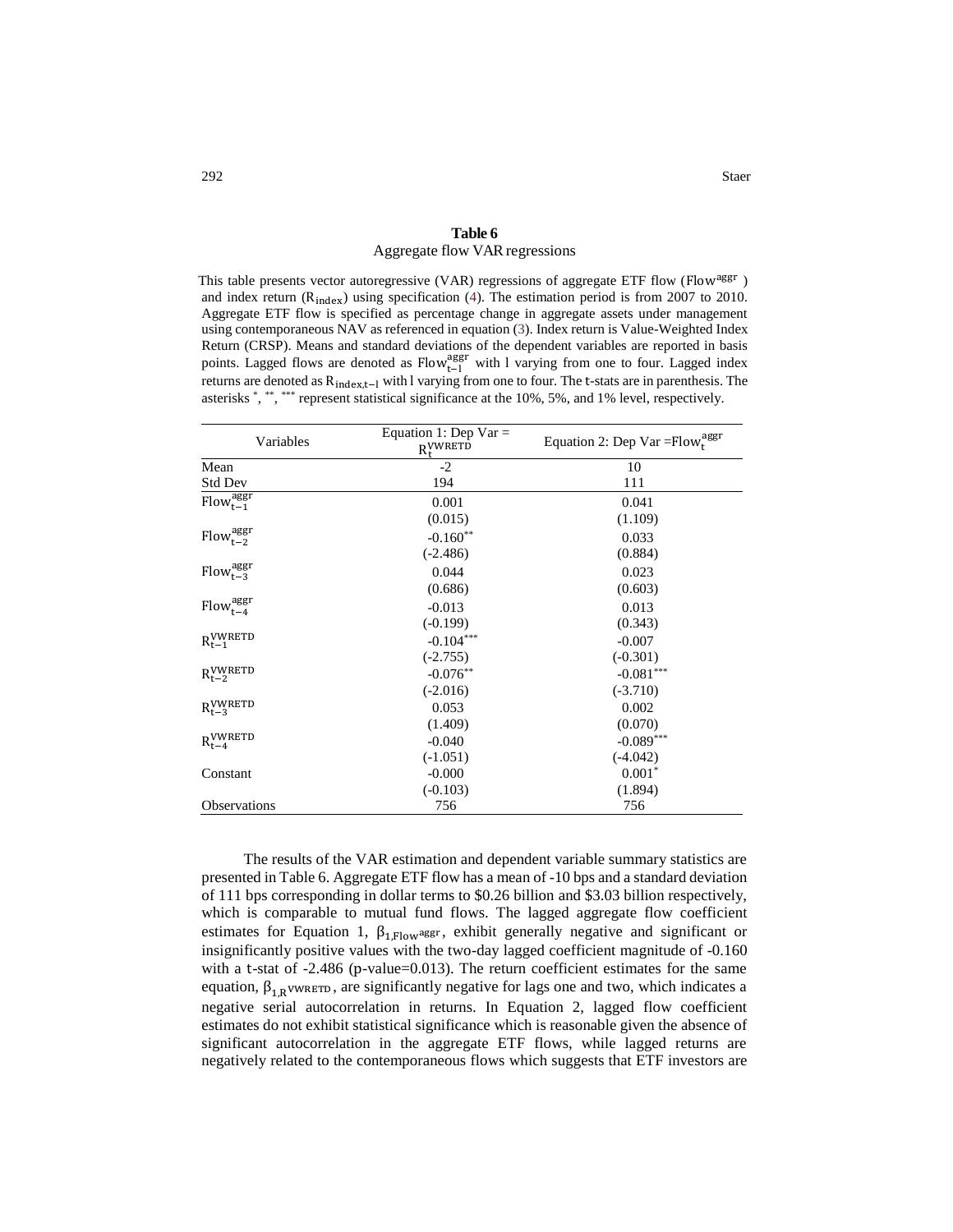somewhat contrarian (Warther, [2002\)](#page-29-0) which is similar to the findings from the mutual fund flow studies (Rakowski and Wang, [2009\)](#page-28-7) who find either no performance chasing or slightly contrarian behavior on the daily level. Interestingly, Clifford et al. (2014) find evidence of return–chasing in ETFs with a positive relation between previous 12-month returns and monthly flows while Fulkerson et al. [\(2014\)](#page-28-0) find performance chasing in bond ETF funds on the monthly frequency which suggests that investor behavior varies with the flow–return horizon.

Cumulative impulse response functions (CIRF) for the VAR model in equation (4) are illustrated in Figure 1. Figure 1a depicts the response of a one-unit flow shock on index returns. The contemporaneous flow-return shock with magnitude of  $0.462$  ( $t$ -stat of 7.65) is placed at lag one in the graphs. In economic terms, a one standard deviation shock of \$3 billion in dollar ETF flow is associated with a market return impact of 89 basis points. During day one (lag two in the graphs), the cumulative response shows a slight decrease of the contemporaneous price impact from  $0.462$  to  $0.409$  (*t*-stat of  $-0.65$ ) which most likely signals a combination of two countervailing forces: price pressure and consequent price reversal. On day two, the accumulated price impact falls to 0.219 with a highly significant difference of  $0.243$  (*t*-stat of 2.52) between the contemporaneous shock and the day two cumulative impact. In other words, approximately 53% of the contemporaneous price impact corresponding to 47 bps is reversed by day two. On day three, the cumulative impact increases to 0.302 with the difference between contemporaneous shock and day three cumulative impact being  $0.160$  (*t*-stat of -1.46).

# **Figure1a**

# Response of index return to one unit innovation in aggregate flow

Figure 1a outlines the cumulative impulse response of index return (Value-Weighted Index Return) to one standard deviation shock in aggregate flow as measured in equation [\(3\)](#page-16-0). The contemporaneous relation between index return and aggregate flow is calculated with index return depending on flows specification and is located at lag one. There are 20 lags (days). Confidence intervals of 95% are shown in dashed grey lines.

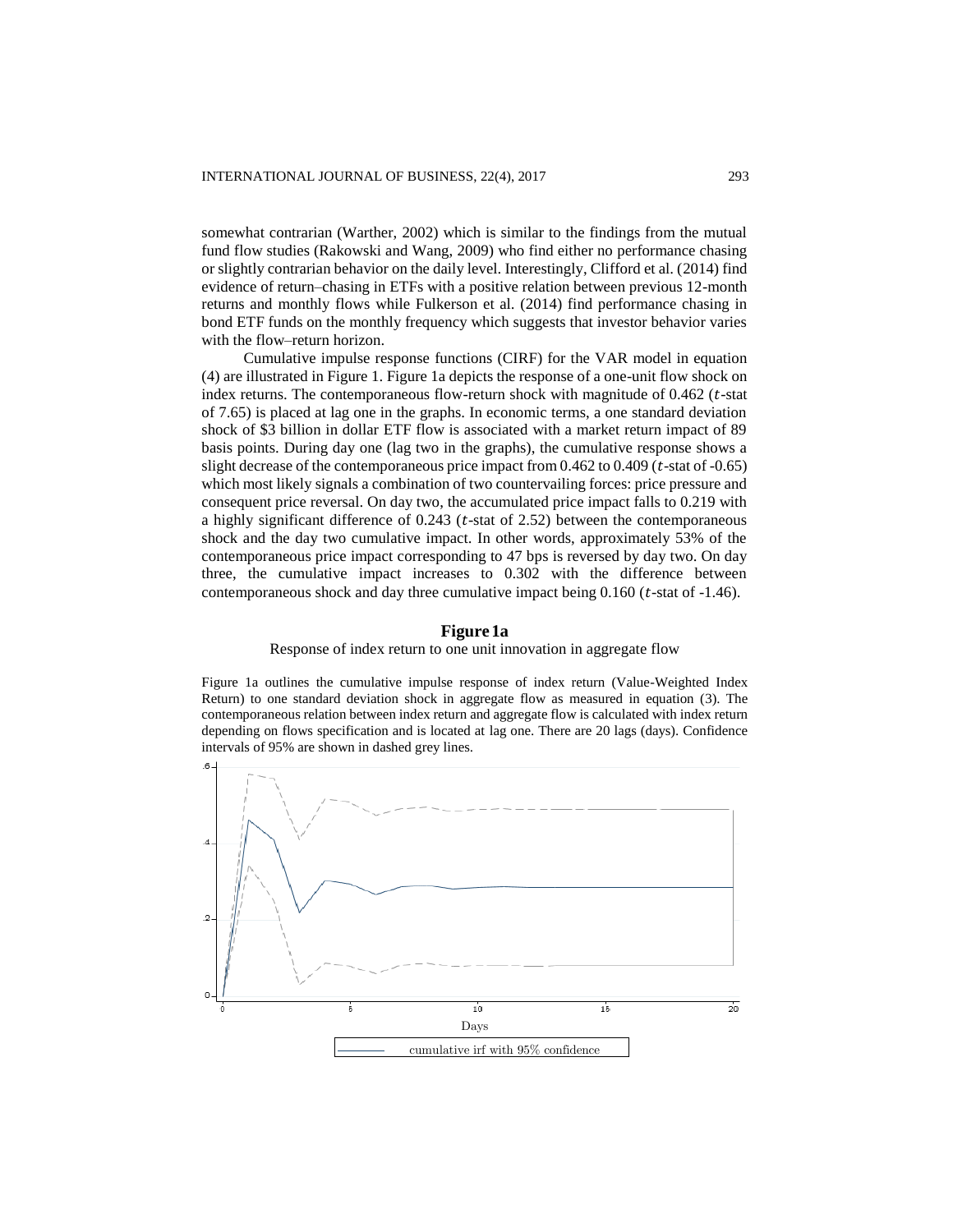**Figure 1b** Response of aggregate flow to one unit innovation in aggregate flow

Figure 1b outlines the cumulative impulse response of aggregate flow to one standard deviation shock in aggregate flow following in equation [\(3\)](#page-16-0). The contemporaneous relation between index return and aggregate flow is calculated with index return depending on flows specification and is located at lag one. There are 20 lags. Confidence intervals of 95% are shown in dashed grey line.



#### **Figure 1c**

Response of aggregate flow to one unit innovation in index return

Figure [1c](#page-19-0) outlines the cumulative impulse response of aggregate flow to one standard deviation shock in index return where aggregate flow is described in equation [\(3\)](#page-16-0). The contemporaneous relation between index return and aggregate flow is calculated with index return depending on flows specification and is located at lag one. There are 20 lags. Confidence intervals of 95% are shown in dashed grey lines.

<span id="page-19-0"></span>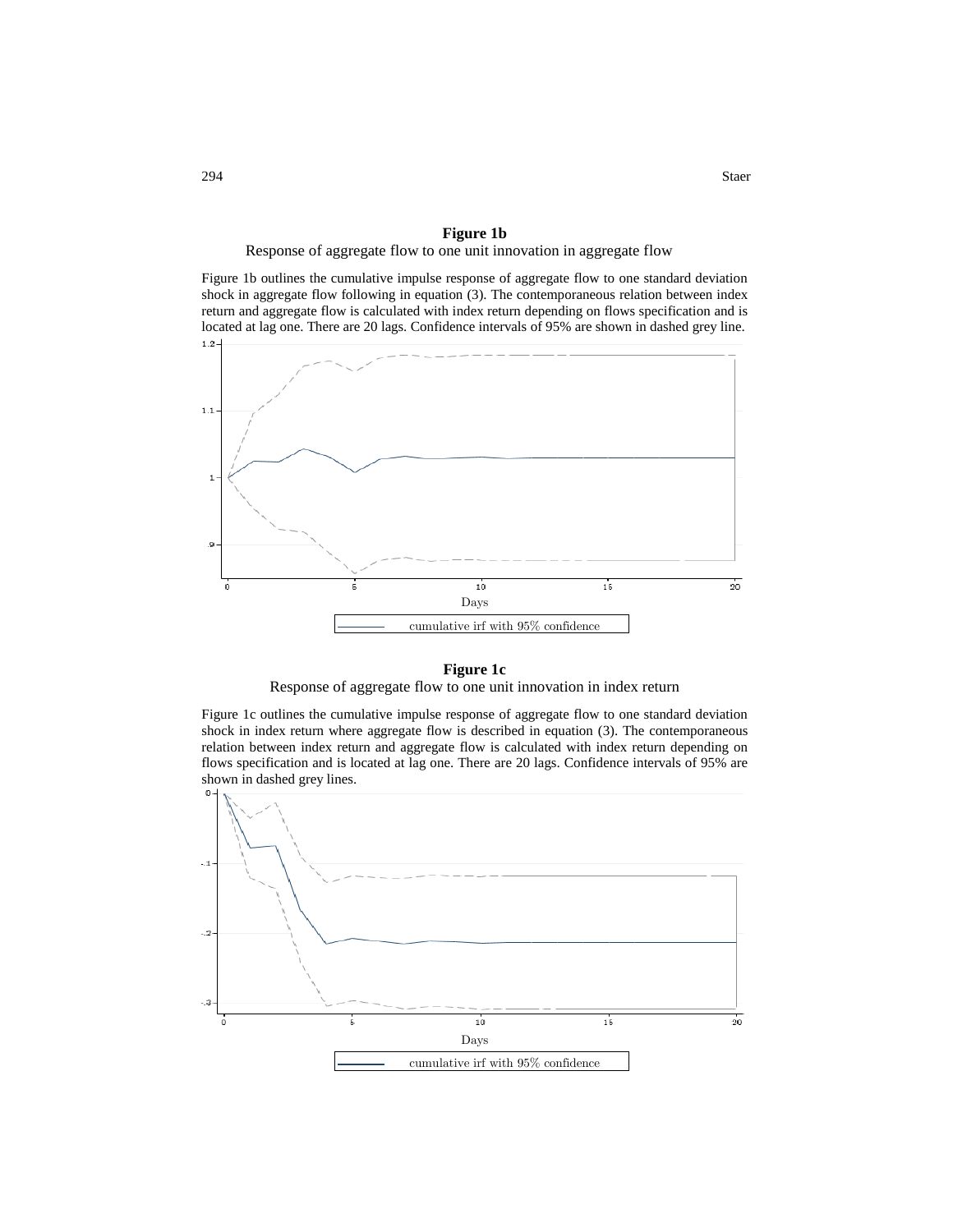# **Figure 1d** Response of index return to one unit innovation in index return

Figur[e 1d](#page-19-0) outlines the cumulative impulse response of index return to one standard deviation shock in index return. The contemporaneous relation between index return and aggregate flow is calculated with index return depending on flows specification and is located at lag one. There are 20 lags. Confidence intervals of 95% are shown in dashed grey lines.



In the following days, cumulative price impact stabilizes at 0.28 with the differential between contemporaneous shock and long-run equilibrium at  $0.178$  ( $t$ -stat of 1.71) which is equivalent to 38% of the day zero impact. Given partial reversion, in the long run, 62% (55 bps) and 38% (34 bps) of the initial shock are permanent and transitory respectively lending support to Hypothesis [1](#page-6-0) and providing evidence of the disequilibrating association of ETF flows and the underlying returns. Furthermore, my findings resonate with the results of Ben-Rephael et al. [\(2011\)](#page-27-1) who find that in the case of Israeli mutual funds approximately half of the contemporary return shock is reversed within 10 days.

Figure 1b presents the response of aggregate flow to a one standard deviation shock in aggregate flow, or the persistence in flows. The long-run cumulative response is 1.030; however, it is insignificantly different from one with a  $t$ -stat of 0.38, thereby indicating very weak shock persistence which is reasonable given negligible flow autocorrelation. The response of aggregate flows to one-unit shock in index returns is depicted in Figure [1c.](#page-19-0) Flows respond negatively and significantly to the contemporaneous shock in index returns with the long-run equilibrium achieved at -  $0.213$  with a t-stat of  $-4.38$  which is consistent with contrarian investor behavior but as mentioned earlier is in sharp contrast with return–chasing found by Clifford et al. (2014) using monthly data. One possible explanation is that the flows–return relation varies with horizon with return–chasing prevalent on lower frequencies. In Figure [1d,](#page-19-0) the response of the index return to one-unit shock in index returns is plotted demonstrating a negative serial correlation between contemporaneous and lagged returns. Over a period of 20 days, the response to the shock reaches a maximum of roughly 0.835 at days two and five and then stabilizes at a cumulative response of  $0.860$  with a t-stat of  $2.15$ .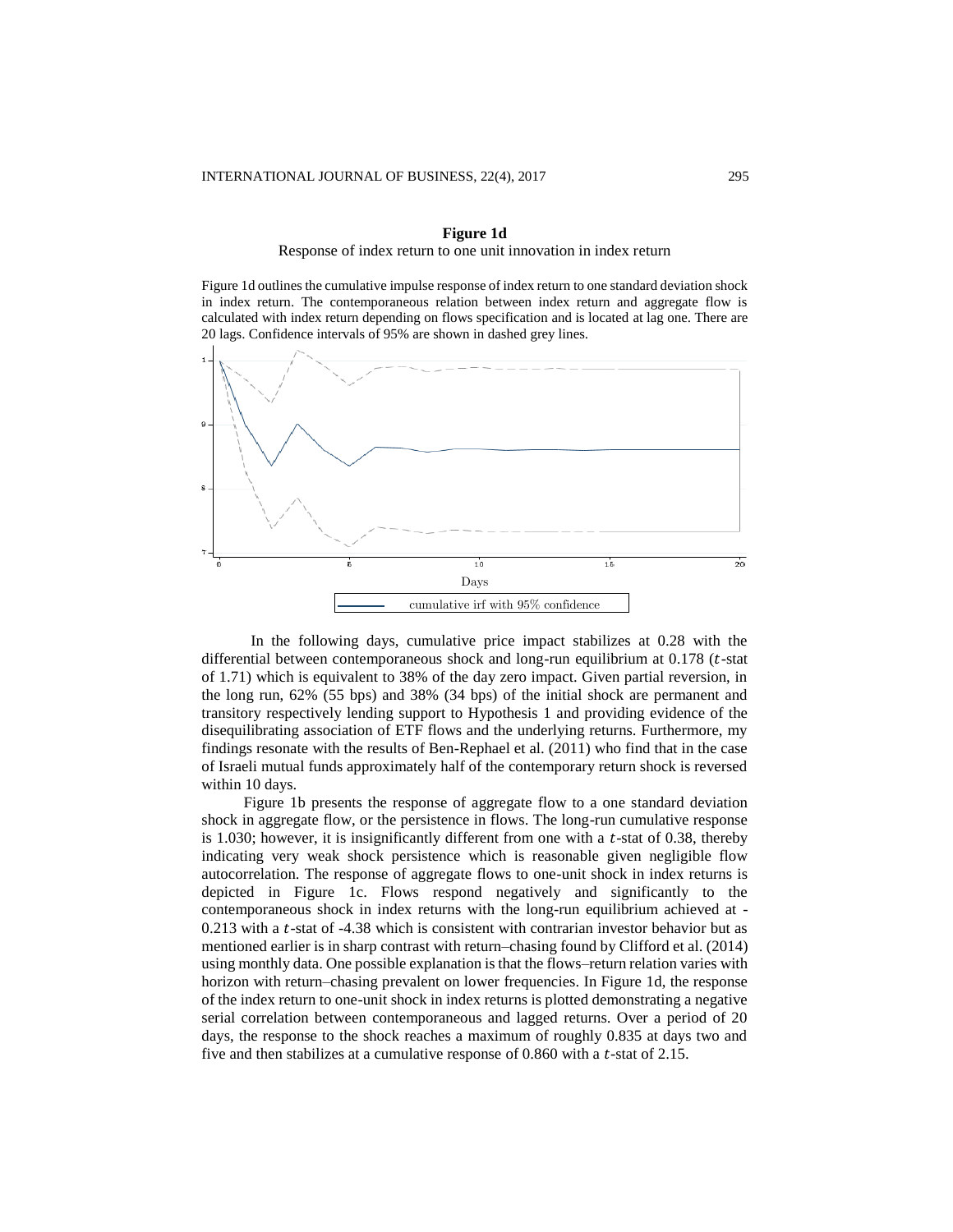As a robustness check, I estimate orthogonalized impulse response functions (Hamilton[, 1994\)](#page-28-20) using the same VAR specification as in equation (4) and obtain results closely matching those in Figure 1 and Table 6. Furthermore, I also test a range of four to ten lags in VAR and four to twenty periods in the impulse response functions with qualitatively similar results. Although with a high number of lags in VAR and a low number of periods, the CIRF graphs show a longer convergence to a steady state, the shape and confidence interval bounds of the impulse function in the first four periods are similar to the ones presented in Figure 1. I also re-estimate VAR equations using

#### **2. Aggregate Flows and Returns: ETFs and Mutual Funds**

Given the ongoing debates about price pressure in mutual fund flows<sup>11</sup> and similarities between ETF and mutual fund investor behavior expressed via flows (Clifford et al., 2014), in this section I assess the extent to which mutual fund flows might be responsible for the ETF flow price pressure evidence.

aggregate dollar flow instead of aggregate percentage flow and obtain similar inferences.

Mutual fund and ETF clienteles could face similar investment objectives and constraints and thus react to the information arrival by the correlated flows in and out of the both types of funds<sup>12</sup>. Furthermore, the domestic equity mutual funds in 2010 had the total net assets of \$4,055 billion, while domestic equity ETFs had only \$476.18 billion, and if the flows are proportional to the total net assets then mutual fund flows should be larger than the ETF flows leading to the identification problem in the case of correlated flows.

I obtain weekly aggregate domestic equity mutual fund flows from Investment Company Institute (ICI). For the ETF flows, I construct aggregate weekly flows by taking weekly change in shares outstanding for each fund and multiplying it by that fund's NAV calculated at the beginning of each week, and then aggregating weekly flows across funds.

It is important to highlight the difference between the weekly flows in this section and the daily flows used in the rest of the paper. The price pressure evidence from the panel and VAR regressions indicate that the price impact occurs contemporaneously with the flows and the price reversal happens 1-2 days later in the panel regressions and 2 days later in the VAR regressions. Quick decay of the price impact and reversal associated with a shock in the daily flows implies that the evidence for the price reversal is negligible on the horizons longer than 5-6 days as shown in the Figure 1a. Hence, using weekly or monthly horizon regressions to find evidence of price pressure may not necessarily lead to correct inferences. Therefore, my purpose in this section is not replicating the ETF flow–return regressions with mutual fund flows as controls, which is impossible given the data constraints, but rather determining the extent to which the mutual fund flow could be a confounding variable in the ETF flow–return analysis.

Table 7 displays statistics in Panel A and pairwise correlations in Panel B for weekly ETF and mutual fund flows and the index returns for the 2007–2010 subperiod used in the VAR regressions in Sectio[n 5.1.1.](#page-16-1) Time-series means of the flows in Panel A indicate that mutual funds during that period had on average negative flows compared to the more volatile positive ETF flows with the range statistics confirming that notion. More importantly, the correlation between weekly ETF and mutual fund flows is negative meaning that higher flows into ETFs may not necessarily be accompanied by higher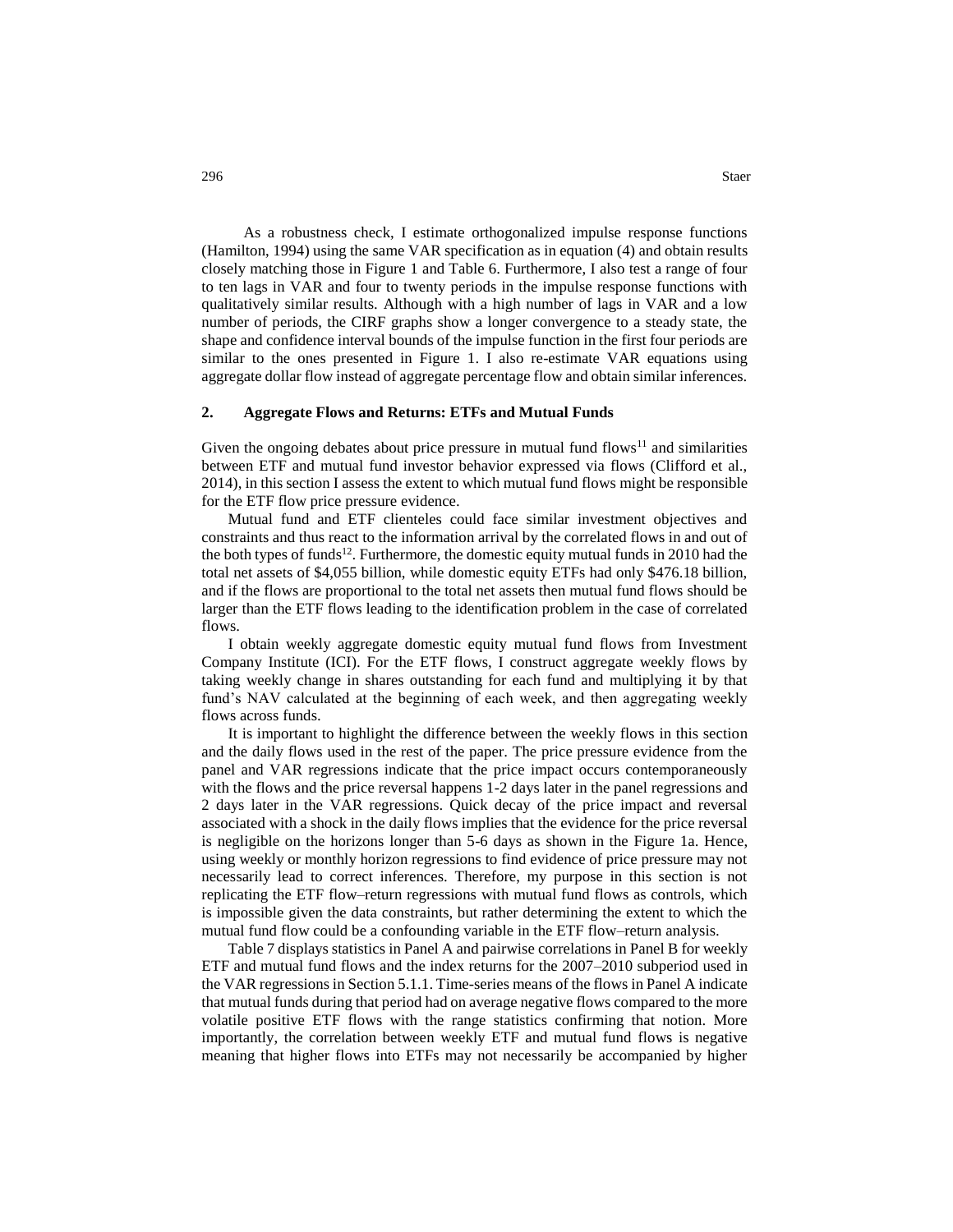flows into mutual funds which is consistent with other studies (Agapova, [2011\)](#page-26-0) on the monthly level. The correlation between weekly ETF flow and the index return is close to zero which is expectable given that the price impact from a flow shock dissipates within 5 days and the daily ETF flows do not exhibit significant autocorrelation. Interestingly, mutual fund flows do have positive correlation with the weekly index return suggesting an intra-week price impact without a posterior reversal which implies a permanent price innovation found in mutual fund flows by, for instance, Edelen and Warner  $(2001)$  and Rakowski and Wang  $(2009)^{13}$  $(2009)^{13}$ .

#### **Table 7**

#### Weekly ETF and mutual fund flow statistics and correlations

This table presents statistics in Panel A and pairwise correlations in Panel B for the weekly ETF and mutual fund flows and the weekly index returns denoted as  $Flow^{\text{MF}}_{w}$ , Flow $^{ETF}_{w}$  and  $R^{\text{VWRETD}}_{w}$ respectively. Weekly mutual fund flows are from Investment Company Institute (ICI). Weekly ETF flows are constructed from the daily data using previous week's NAV and the weekly change in shares outstanding for each fund and then aggregated across funds for each week. Both ETF and mutual fund flows are measured in millions of dollars for ease of interpretation. Weekly index return is Value-Weighted Index Return (CRSP) expressed in percent. The sample period is from July 2007 to July 2010. \* denotes significance at the 5%.

| Panel A              |                      |                  |           |              |           |  |  |  |
|----------------------|----------------------|------------------|-----------|--------------|-----------|--|--|--|
| Variable             | <b>Obs</b>           | Mean             | Std. Dev. | Min          | Max       |  |  |  |
| $Flow_w^{\text{MF}}$ | 157                  | $-1,865.41$      | 4,278.43  | $-21,734.00$ | 5,606.00  |  |  |  |
| $Flow_{w}^{ETF}$     | 157                  | 1,020.21         | 7.048.24  | $-13.454.19$ | 42,486.45 |  |  |  |
| RWWRETD              | 157                  | $-0.112%$        | 3.403%    | $-16.121%$   | 9.957%    |  |  |  |
|                      |                      |                  | Panel B   |              |           |  |  |  |
| Variables            | $Flow_w^{\text{MF}}$ | $Flow_{w}^{ETF}$ | RWWRETD   |              |           |  |  |  |
| $Flow_{W}^{MF}$      | 1.000                |                  |           |              |           |  |  |  |
| $Flow_{w}^{ETF}$     | $-0.317*$            | 1.000            |           |              |           |  |  |  |
| RWWRETD              | 0.045                | $0.240*$         | 1.000     |              |           |  |  |  |

To gain more insight into the effect of the flows on the daily returns, I run several regressions where I fit different leads of daily returns on the weekly ETF and MF flows with a varying set of controls. The objective is to identify the relation of the ETF and mutual fund flows and the posterior daily returns. The regressions follow this specification:

$$
R_{t+1,t+k}^{VWRETD} = \alpha + \sum_{t}^{t+k-1} \beta_{R,t} R_{t}^{VWRETD} + Flow_{w}^{ETF} + Flow_{w}^{MF} + R_{w}^{VWRETD} + \varepsilon_{t}
$$
 (5)

where  $R_{t+1,t+k}^{VWRETD}$  are the daily index returns for the first day after the date of the weekly ETF and mutual fund flows respectively,  $\sum_{t}^{t+k-1} R_t^{\text{VWRED}}$  are the leading daily index returns from the first lead t up to the lead before the daily return being regressed  $t + k -$ 1 and  $R_{w}^{VWRETD}$  is the weekly index return. The leading daily and the weekly index returns on the RHS of the regression control for the daily return autocorrelation and the contemporaneous weekly impact of the flows respectively. I use returns for the subsequent 7 days after each weekly flow.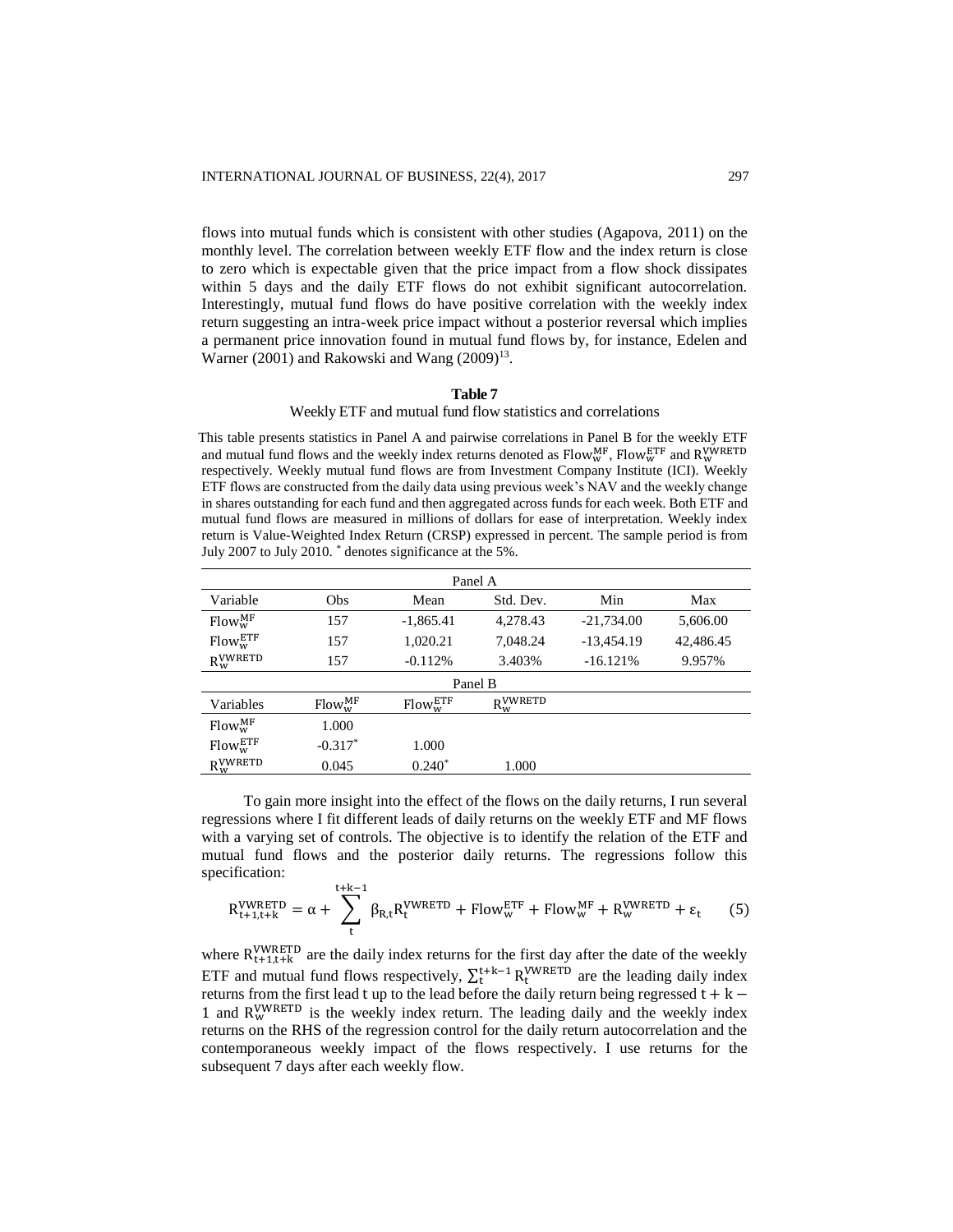# **Table 8**

# ETF and mutual fund weekly flow regressions

The regression table reports estimation results for regressions of posterior daily index returns for days from  $t + 1$  to  $t + 7$  on ETF and mutual fund flows with controls. Each column corresponds to a separate regression with a different dependent variable each one an index return on the k<sup>th</sup> day,  $R_{t+k}^{VWRETD}$ , after the weekly flow. Each regression has a set of control variables comprised of the daily returns for the days from t and to  $t + k - 1$  to control for the daily return autocorrelation. Weekly ETF and mutual fund flows and the weekly index returns are denoted as Flow $_{\rm w}^{\rm ETF}$ , Flow $_{\rm w}^{\rm MF}$  and R<sub>W</sub>WRETD respectively. Weekly mutual fund flows are from Investment Company Institute (ICI). Weekly ETF flows are constructed from the daily data using previous week's NAV and the weekly change in shares outstanding for each fund and then aggregated across funds for each week. Both ETF and mutual fund flows are measured in billions of dollars for convenience. Weekly index return is Value-Weighted Index Return (CRSP) and is expressed in percent. The sample period is from July 2007 to July 2010. Standard errors are corrected for heteroscedasticity and autocorrelation up to five lags with Newey and West [\(1987\)](#page-28-21) standard errors (t-stats are in parenthesis). \*, \*\*\*, \*\*\*\* measure significance at the 10%, 5%, & 1% level, respectively.

|                      | Dependent Variable |                    |                    |                    |                    |                    |                    |  |  |
|----------------------|--------------------|--------------------|--------------------|--------------------|--------------------|--------------------|--------------------|--|--|
| Variable<br>S        | $R_{t+1}^{VWRETD}$ | $R_{t+2}^{VWRETD}$ | $R_{t+3}^{VWRETD}$ | $R_{t+4}^{VWRETD}$ | $R_{t+5}^{VWRETD}$ | $R_{t+6}^{VWRETD}$ | $R_{t+7}^{VWRETD}$ |  |  |
| $R_{t+1}^{VWRETD}$   |                    | $-0.081$           | $-0.318***$        | $-0.031$           | $-0.015$           | $-0.123$           | 0.131              |  |  |
|                      |                    | $(-0.621)$         | $(-2.582)$         | $(-0.349)$         | $(-0.187)$         | $(-0.837)$         | (1.226)            |  |  |
| $R_{t+2}^{VWRETD}$   |                    |                    | 0.027              | $-0.163$           | 0.165              | $0.233***$         | $-0.262**$         |  |  |
|                      |                    |                    | (0.226)            | $(-1.599)$         | (1.573)            | (2.040)            | $(-2.531)$         |  |  |
| $R_{t+3}^{VWRETD}$   |                    |                    |                    | $-0.267***$        | $-0.005$           | 0.070              | $-0.080$           |  |  |
|                      |                    |                    |                    | $(-4.911)$         | $(-0.050)$         | (0.594)            | $(-1.084)$         |  |  |
| $R_{t+4}^{VWRETD}$   |                    |                    |                    |                    | 0.022              | 0.116              | 0.090              |  |  |
|                      |                    |                    |                    |                    | (0.403)            | (1.028)            | (1.525)            |  |  |
| $R_{t+5}^{VWRETD}$   |                    |                    |                    |                    |                    | $-0.166*$          | $-0.079$           |  |  |
|                      |                    |                    |                    |                    |                    | $(-1.748)$         | $(-0.930)$         |  |  |
| $R_{t+6}^{VWRETD}$   |                    |                    |                    |                    |                    |                    | $-0.065$           |  |  |
|                      |                    |                    |                    |                    |                    |                    | $(-0.601)$         |  |  |
| $Flow_{w}^{ETF}$     | 0.013              | 0.017              | 0.039              | $-0.034*$          | $-0.055***$        | $-0.009$           | 0.011              |  |  |
|                      | (0.441)            | (1.465)            | (1.281)            | $(-1.760)$         | $(-2.809)$         | $(-0.491)$         | (0.511)            |  |  |
| $Flow_w^{\text{MF}}$ | 0.036              | 0.017              | 0.044              | $-0.026$           | 0.014              | 0.064              | 0.024              |  |  |
|                      | (0.881)            | (0.889)            | (0.756)            | $(-0.550)$         | (0.314)            | (1.276)            | (0.663)            |  |  |
| <b>RWWRETD</b>       | 1.015              | 2.473              | $-11.534$          | $-4.099$           | $10.091*$          | 1.449              | 2.620              |  |  |
|                      | (0.163)            | (0.581)            | $(-1.072)$         | $(-1.160)$         | (1.766)            | (0.254)            | (0.670)            |  |  |
| Constant             | 0.043              | $-0.027$           | $-0.105$           | 0.177              | 0.006              | 0.055              | $-0.079$           |  |  |
|                      | (0.307)            | $(-0.242)$         | $(-0.582)$         | (1.221)            | (0.047)            | (0.316)            | $(-0.583)$         |  |  |
| Obs                  | 156                | 156                | 156                | 156                | 156                | 155                | 155                |  |  |
| $R^2$                | 0.007              | 0.021              | 0.110              | 0.139              | 0.114              | 0.091              | 0.163              |  |  |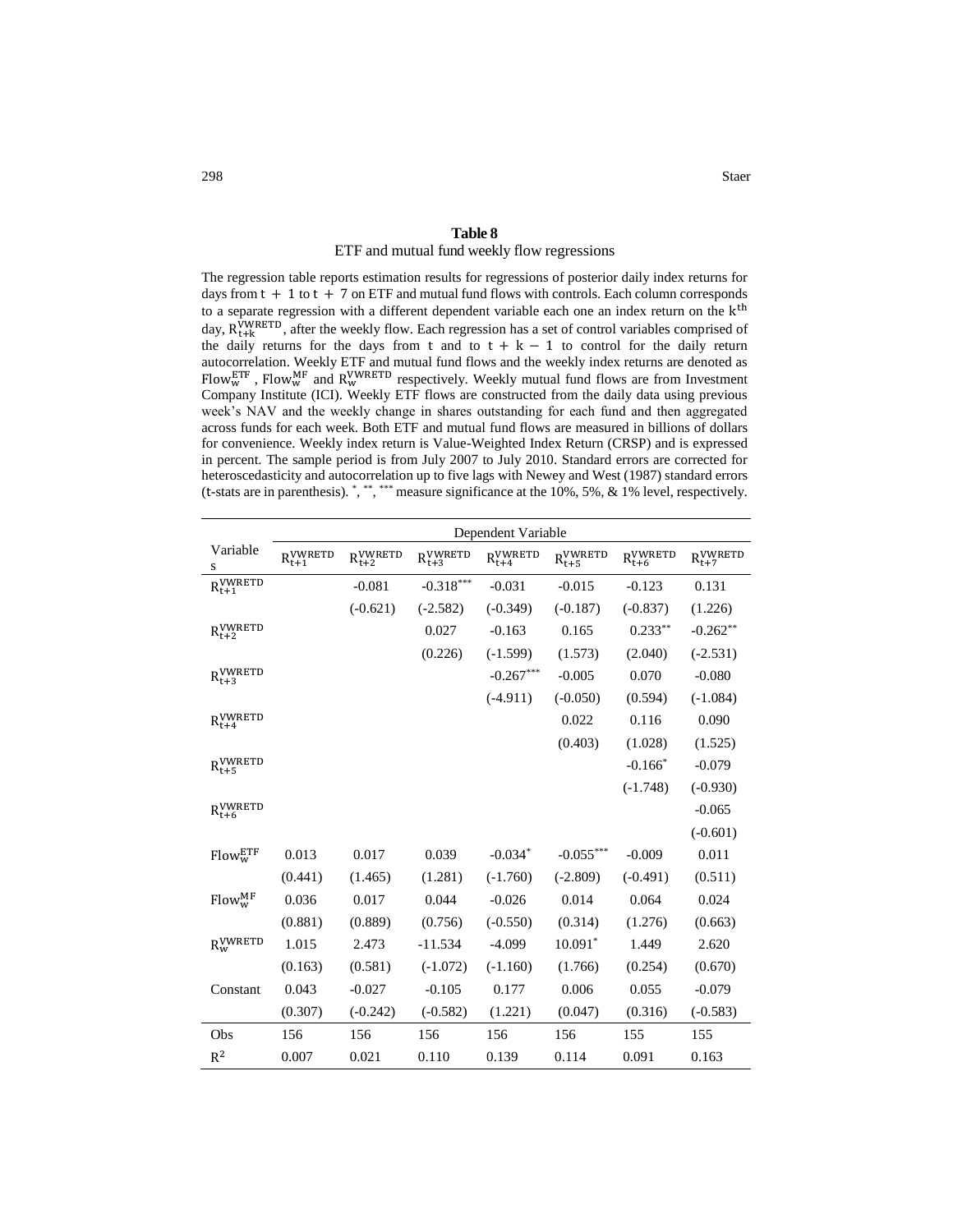Table 8 shows the results of the regression analysis. Interestingly, the coefficients on the weekly ETF flow exhibit a distinctive pattern similar to the daily VAR regressions from Table 6 — the coefficients for the first 3 days after the weekly flow are decreasing and insignificantly positive and then turn significantly negative on the  $4<sup>th</sup>$  and  $5<sup>th</sup>$  days and then back to insignificant on the  $6<sup>th</sup>$  and  $7<sup>th</sup>$  days. This pattern is consistent with the impulse response function behavior from Figure 1a where the positive contemporaneous price impact is followed by price reversal and the consequent dampening of the original shock. In economic terms, an increase of the weekly ETF flow of \$1 billion is associated with a price reversal on the 5<sup>th</sup> day of 5 basis points and one standard deviation shock in ETF flows ( $\sigma_{flow_{\text{W}}^{\text{ETF}}}$  = \$7.04bln) corresponds to a reversal of 35 basis points which is similar to the estimates in the VAR regressions. Furthermore, the price reversal pattern in the ETF flow coefficients while controlling for the MF flows suggests that the price pressure evidence from the VAR regressions is most likely due to ETF flows and not the unobserved daily MF flows.

Interestingly, the coefficients for the mutual fund flows are consistently insignificant suggesting no evidence of price reversal that I find in ETF flows. Following Edelen and Warner (2001), positive contemporaneous relation between mutual fund flows and returns with no price reversal implies that flows are a response to "new information" being permanently impounded in the prices which is consistent with other studies (Rakowski and Wang, [2009\)](#page-28-7). This difference in information content of the flows implies a clientele effect which merits further investigation. Conventionally, mutual funds are held by individual investors who are considered uninformed; the ETFs, however, are held by a mix of retail and institutional investors who are considered uninformed and informed respectively. Hence, one would expect the mutual fund flows to be more prone to uninformed trading and more likely to push prices away from fundamentals with a subsequent price reversal than ETF flows. The evidence in Table 8, however, points to the contrary. Furthermore, a recent paper by DeVault et al. [\(2014\)](#page-27-15) shows that institutional investors might be also subject to sentiment shocks which makes the ETF flows driven by the institutional investor demand more likely to be associated with transitory price pressure.

Examining the coefficients for control variables reveals the need to account for the autocorrelation of daily returns given that some of the leading daily returns on the RHS of the regression have high t-stats, in particular in the  $4<sup>th</sup>$  day return regression. Furthermore, the weekly return,  $R_{w}^{VWRETD}$ , is slightly significant for the  $5^{th}$  day return regression. As a robustness test, I evaluate different combinations of the control variables without any notable changes in the inferences — ETF flows still show price reversal and MF flows are persistently insignificant<sup>14</sup>.

# **VI. CONCLUSIONS**

Using a unique database of fund-level flows and their respective daily index returns for the sample of 286 U.S. equity ETFs, I find that exchange-traded fund flows exhibit a statistically significant and cross-sectionally consistent positive association with contemporaneous underlying index returns across several specifications, subperiods and aggregation levels. The magnitude of the relation as a response to one standard deviation flow shock varies in different specification and subsamples from 7 to 89 basis points, with coefficient estimates increasing in the latter part of the sample. Furthermore, I find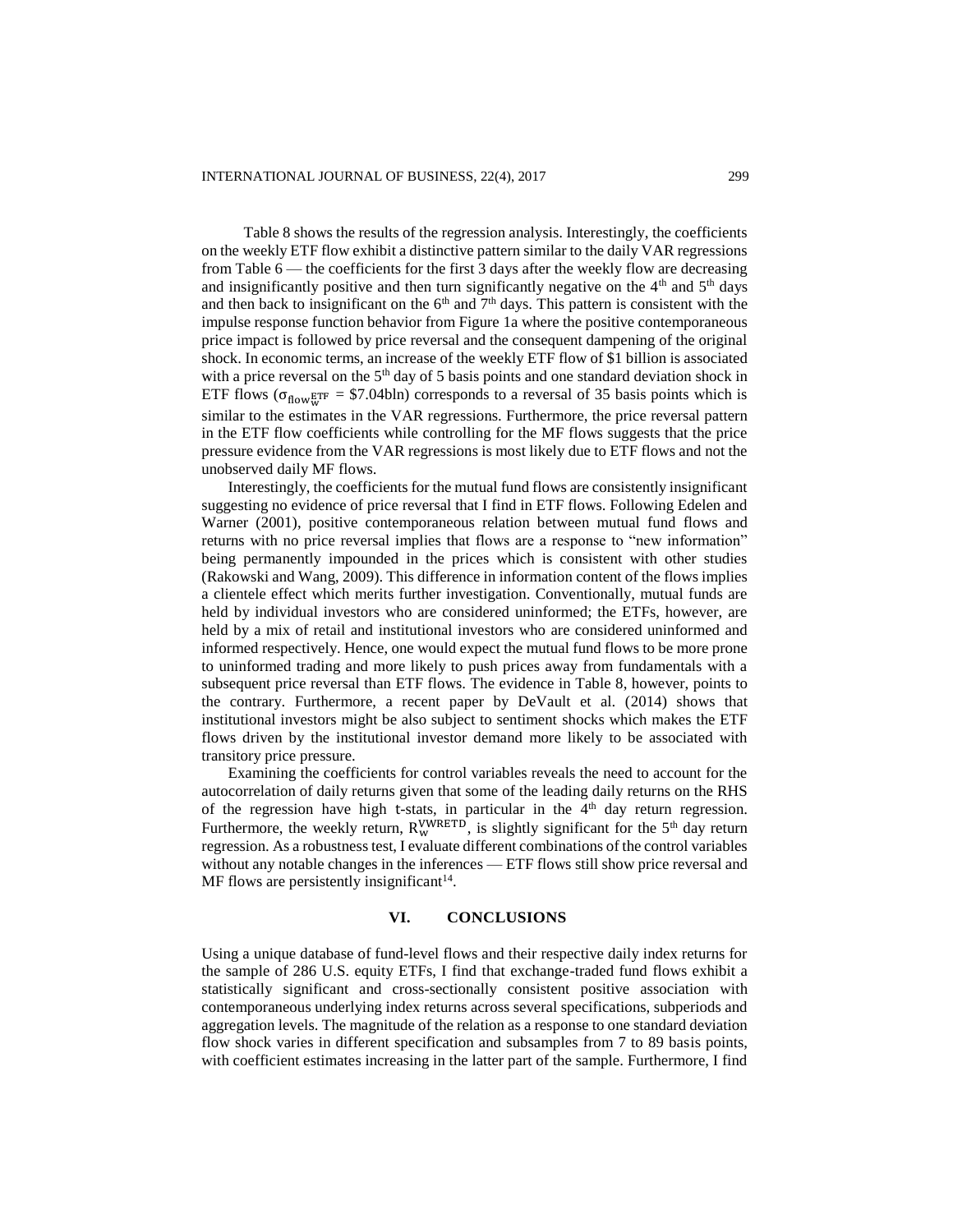substantial evidence of price reversal in the top 10 ETFs using panel regressions and on the aggregate level using vector autoregressive (VAR) with price reversal accounting for 38% of the contemporaneous return shock due to flows. Price reversal is also economically significant with a one standard deviation shock in flows of \$3 billion associated with a posterior 34 basis points price reversal. Given that transitory price pressure is identified by the subsequent price reversal (Goetzmann and Massa, [2003;](#page-28-6) Ben-Rephael et al., [2011\)](#page-27-1), this significant negative relation between lagged fund flow and returns is consistent with the price pressure explanation.

These findings provide a novel contribution to the price pressure (Harris and Gurel, [1986\)](#page-28-4) and institutional flow literature (Edelen and Warner, 2001; Goetzmann and Massa, [2003\)](#page-28-6) by exploring the relation between fund flows and the underlying returns in the ETF context. Authorized Participants (APs) driven by the intraday arbitrage opportunities and large orders from clients engage in creation-redemption with the ETF potentially yielding a concomitant intervention in the market. The permanent component of the effect of this intervention on prices is interpreted as market efficiency improving price discovery; but, the transitory component suggests a possibly disequilibrating price pressure due, for instance, to noise traders (DeLong et al., 1990). I document the evidence suggesting that at least part of the ETF creation–redemption activity results in an economically significant price pressure. Given the recent and most likely continuing dramatic increase in the total amount of assets invested in ETFs, it is important to understand their impact on financial markets.

Furthermore, few studies have explored the cross-section of institutional flows as mostly aggregate flows are available. I study flow–return relation in the panel setting and find that even accounting for the potential cross-fund flow correlation, price reversal is driven in the latter subperiods by the flows to top 10 ETFs ranked by size. On the other hand, for the U.S. equity ETFs in general, the evidence of the price reversal is more muted suggesting that price pressure is more permanent in nature.

Moreover, price reversal persists even when controlling for mutual fund flows which do not exhibit price reversal indicating that ETF flows differ from their mutual fund counterparts in the nature of the information they impound and their association with the market returns, suggesting a clientele effect. Additionally, I find that horizon is an important factor in the flow–return studies as ETF flows contradictorily exhibit contrarian and performance–chasing behaviors on the daily level and monthly levels respectively (Clifford et al., 2014).

#### **ENDNOTES**

- 1. Authorized Participants (APs) who have signed an agreement with the fund and usually comprise institutional investors and market makers.
- 2. If the Authorized Participant already holds the underlying securities; they can exchange those securities for the ETF shares without having to buy them on the market. However, according to practitioners (Abner, [2011\)](#page-26-1), APs usually transact flow-related orders on the market.
- 3. "Exchange Traded Funds: Maximizing the Opportunities for Institutional Investors", *Viewpoints*, SSGA, December, 2009.
- 4. I discard the 1993–2000 period due to higher incidence of the zero flow fund-day observations.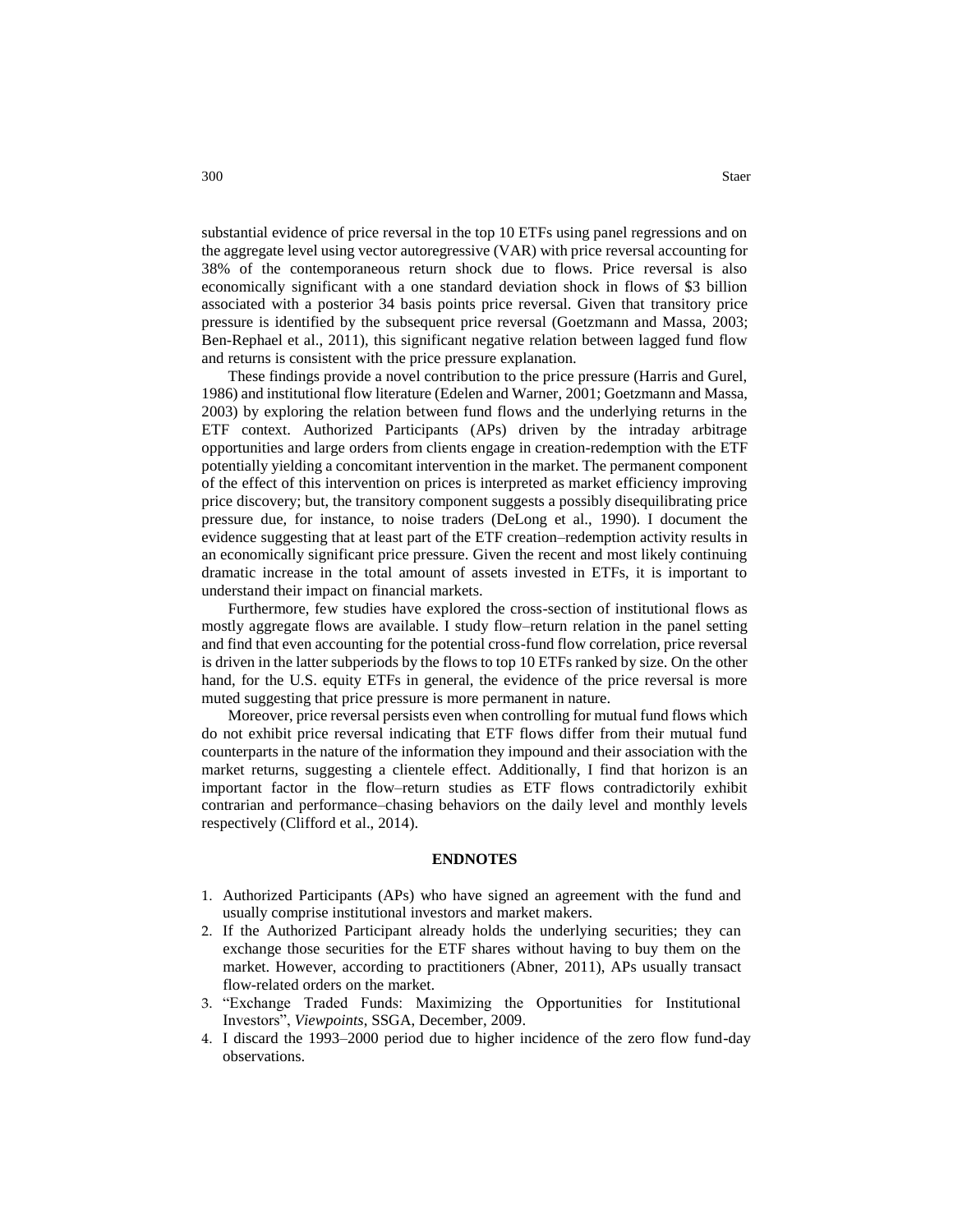- 5. A majority of ETFs report their flows next day after the actual flows occur; however, some funds report flows with variable leads and lags. Within the data provided by the *Bloomberg* there is no clear way to identify the exact timing of the flows. Also see Section [4](#page-6-2) for discussion.
- 6. The mispricing can be exploited by any trader on the secondary market, by selling short the overpriced asset and buying the underpriced and reverse the trade when mispricing disappears. However, only the APs are uniquely positioned to transact directly with the ETF to ensure the end-of-day equivalence between the two legs of the arbitrage trade.
- 7. Interview with Mr. Don Suskind (PIMCO) and phone interviews with other ETF families.
- 8. In fact, Bloomberg was not aware of this issue when contacted by the author in May 2010. As of 2015, the data on daily flows provided by the ETFs directly and the data provided by OptionMetrics differ by a varying number of lags.
- 9. I analyze the flow correlations for the equity non-leveraged funds tracking the same index and find that there is little serial- and cross-correlation between flows to the funds tracking the same index. These results cast doubt on the existence of the common unobserved factor driving both returns and flows on the contemporaneous basis. Excluding leveraged funds, only 2 indices are tracked by more than 1 fund: SPY by State Street and IVV by iShares track S&P 500; MDY by State Street and IJH by iShares track S&P 400. Hence, given that the sample size is small these results are not included in the paper and are available upon request.
- 10. This pattern is confirmed in the untabulated panel regressions of the index returns on the premiums and their daily lags (1–5 lags) for the top 10 ETFs and the rest of the sample: lagged premiums are more significant for the non-top 10 ETFs.
- 11. See, for instance, Ben-Rephael et al. [\(2011\)](#page-27-1) who find price pressure in Israeli daily mutual fund flows and Rakowski and Wang [\(2009\)](#page-28-7) who do not find any in the US daily mutual fund flows.
- 12. It is important to reiterate the difference between the MF and ETF flows. Mutual fund flows are creation and redemption requests by the investors transacted directly with the fund, while ETF flows are creation and redemption requests either initiated by APs due to the arbitrage-induced trades profiting from the persistent ETF share demand-supply imbalances or by the same APs satisfying large creation and redemption requests submitted by the institutional investors (Abner, [2011\)](#page-26-1).
- 13. Untabulated correlations show that weekly mutual fund and ETF flows have correlations of 0.113 and -0.092 with the following week's market return.
- 14. Robustness test results are available on request.

# <span id="page-26-0"></span>**REFERENCES**

Ackert, L.F., and Y.S. Tian, 2008, "Arbitrage, Liquidity, and the Valuation of Exchange Traded Funds", *Financial Markets, Institutions and Instruments,* 17(5), 331–362.

<span id="page-26-1"></span>Abner, D.J., 2011, *The ETF Handbook: How to Value and Trade Exchange-Traded Funds*. Hoboken, NJ, USA: John Wiley & Sons, Inc.

Ackert, L.F., and Y.S. Tian, 2008, "Arbitrage, Liquidity, and the Valuation of Exchange Traded Funds", *Financial Markets, Institutions and Instruments*, 17(5), 331–362.

Agapova, A., 2011, "Conventional Mutual Index Funds versus Exchange-traded Funds",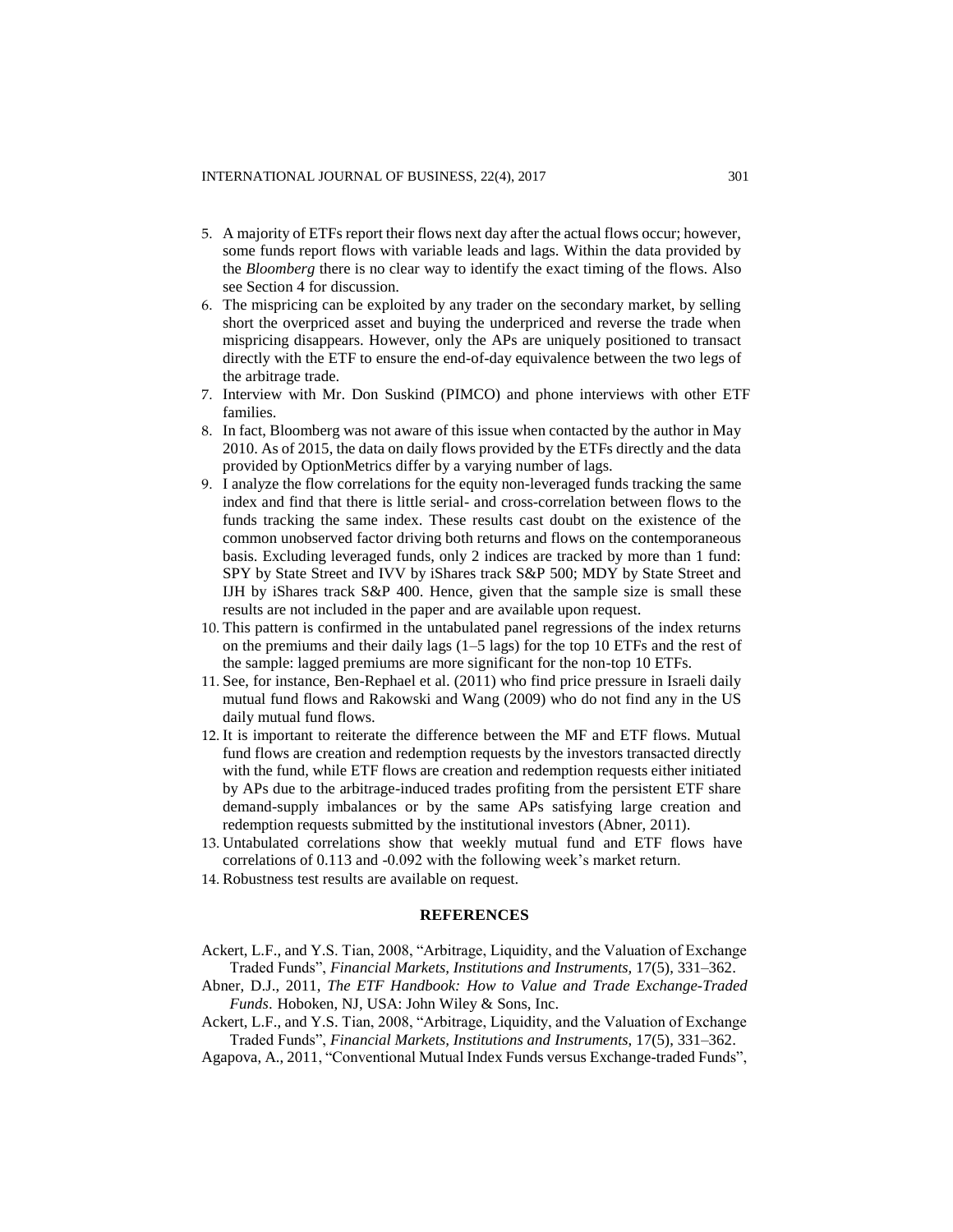<span id="page-27-2"></span>*Journal of Financial Markets*, 14(2), 323–343.

- Beck, N., and J.N. Katz, 1995, "What To Do (and Not to Do) with Time-Series Cross-Section Data", *American Political Science Review*, 89(3), 634–647.
- Ben-David, I., F.A. Franzoni, and R. Moussawi, 2014, Do ETFs Increase Volatility?, *SSRN Scholarly Paper ID 1967599*, Rochester, NY: Social Science Research Network.
- <span id="page-27-1"></span>Ben-Rephael, A., S. Kandel, and A. Wohl, 2011, "The Price Pressure of Aggregate Mutual Fund Flows", *Journal of Financial and Quantitative Analysis*, 46(2), 585- 603.
- <span id="page-27-5"></span>Berk, J.B., R.C. Green, and V. Naik, 1999, "Optimal Investment, Growth Options, and Security Returns", *Journal of Finance*, 54(5), 1553–1607.
- Biais, B., L. Glosten, and C. Spatt, 2005, "Market Microstructure: A Survey of Microfoundations, Empirical Results, and Policy Implications", *Journal of Financial Markets*, 8(2), 217–264.
- <span id="page-27-7"></span>Boehmer, E., and J. Wu, 2008, "Order Flow and Prices", *SSRN eLibrary*.
- <span id="page-27-11"></span><span id="page-27-9"></span>Boyer, Brian and Lu Zheng, 2009, "Investor flows and stock market returns", Journal of Em- pirical Finance 16.1, pp. 87–100.
- Broman, M.S., and P.M. Shum, 2015, Short-Term Trading and Liquidity Clienteles: Evidence from Exchange-Traded Funds, *SSRN Scholarly Paper ID 2361514*, Rochester, NY: Social Science Research Network.
- <span id="page-27-8"></span>Cai, F., and L. Zheng, 2004, "Institutional Trading and Stock Returns", *Finance Research Letters*, 1(3), 178–189.
- <span id="page-27-12"></span>Cao, C., E.C. Chang, and Y. Wang, 2008, "An Empirical Analysis of the Dynamic Relationship between Mutual Fund Flow and Market Return Volatility", *Journal of Banking and Finance*, 32(10), 2111–2123.
- <span id="page-27-13"></span><span id="page-27-3"></span>Chan, L.K.C., and J. Lakonishok, 1993, "Institutional Trades and Intraday Stock Price Behavior", *Journal of Financial Economics*, 33(2), 173–199.
- Charupat, N., and P. Miu, 2011, "The Pricing and Performance of Leveraged Exchangetraded Funds", *Journal of Banking and Finance*, 35(4), 966–977.
- <span id="page-27-0"></span>Clifford, C.P., J.A. Fulkerson, and B.D. Jordan, 2014, "What Drives ETF Flows?", *Financial Review*, 49(3), 619–642.
- <span id="page-27-6"></span>Coval, J., and E. Stafford, 2007, "Asset Fire Sales (and Purchases) in Equity Markets", *Journal of Financial Economics*, 86(2), 479–512.
- Da, Z., and S. Shive, 2016, Exchange-Traded Funds and Asset Return Correlations, *Working paper*, University of Notre Dame.
- <span id="page-27-15"></span>DeLong, J., B. De, A. Shleifer, L.H. Summers, and R.J. Waldmann, 1990, "Noise Trader Risk in Financial Markets", *Journal of Political Economy*, 98(4), 703–738.
- DeVault, L.A., R.W. Sias, and L.T. Starks, 2014, "Who are the Sentiment Traders? Evidence from the Cross-Section of Stock Returns and Demand," *SSRN Scholarly Paper ID 2539858*, Rochester, NY: Social Science Research Network.
- Edelen, R.M., and J. B. Warner, 2001, "Aggregate Price Effects of Institutional Trading: A Study of Mutual Fund Flow and Market Returns", *Journal of Financial Economics*, 59(2), 195–220.
- <span id="page-27-14"></span><span id="page-27-4"></span>Edwards, F.R., and X. Zhang, 1998, "Mutual Funds and Stock and Bond Market Stability", *Journal of Financial Services Research*, 13(3), 257-282.
- <span id="page-27-10"></span>Evans, R.B., 2010, "Mutual Fund Incubation", Journal of Finance, 65(4), 1581– 1611.
- Franklin F.L., 1999, "Investment Behavior of Mutual Fund Shareholders: The Evidence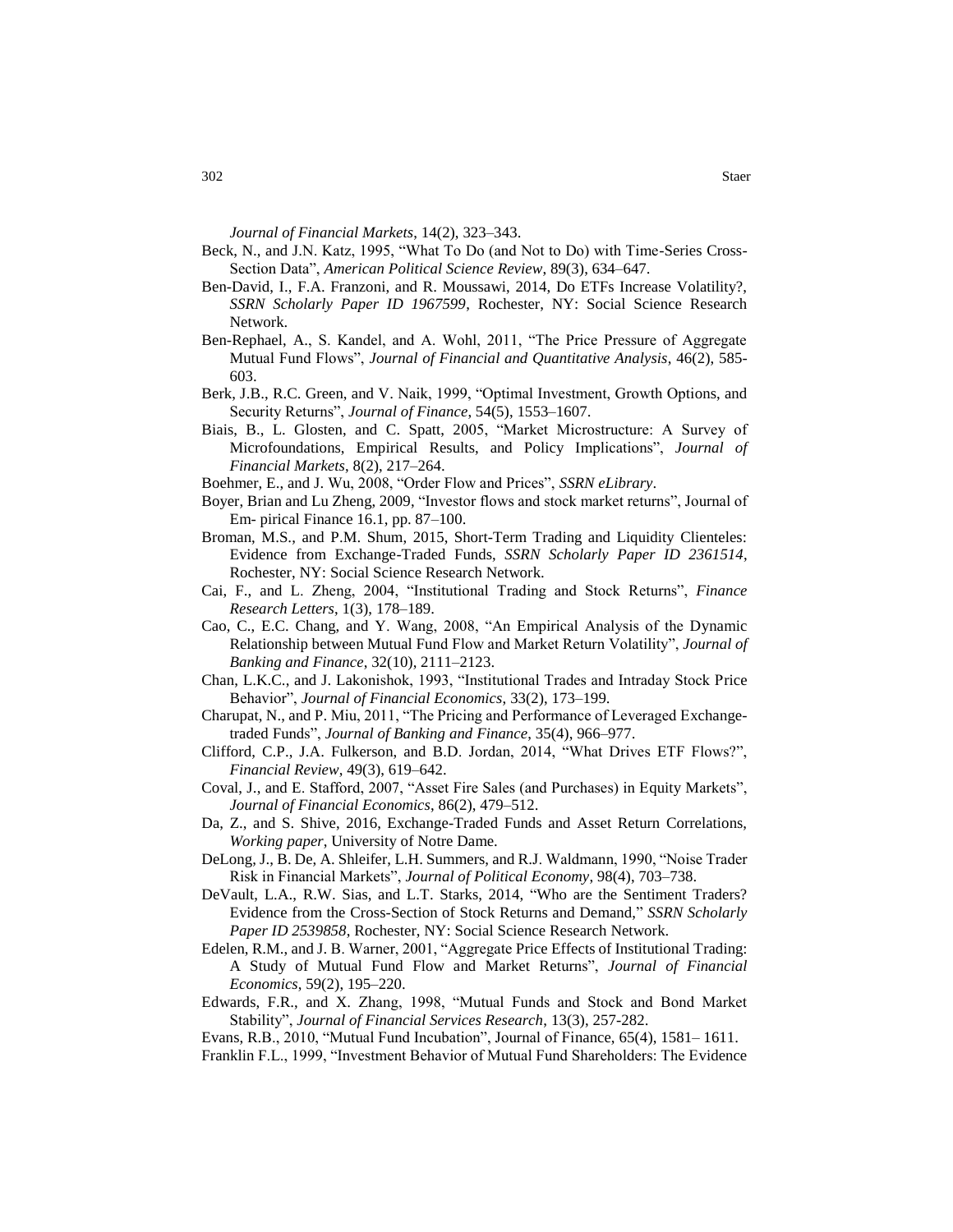<span id="page-28-19"></span><span id="page-28-8"></span><span id="page-28-6"></span><span id="page-28-0"></span>from Aggregate Fund Flows", *Journal of Financial Markets*, 2(4), 391–402.

- Froot, K.A., P.G.J. O'Connell, and M.S. Seasholes, 2001, "The Portfolio Flows of International Investors", *Journal of Financial Economics*, 59(2), 151–193.
- Fulkerson, J.A., S.D. Jordan, and D.H. Travis, 2014, Are Bond ETF Investors Smart?, *SSRN Scholarly Paper ID 2560515*, Rochester, NY: Social Science Research Network.
- Goetzmann, W.N., and M. Massa, 2002, "Daily Momentum and Contrarian Behavior of Index Fund Investors", *Journal of Financial and Quantitative Analysis*, 37(3), 375– 389.
- Goetzmann, W.N., and M. Massa, 2003, "Index Funds and Stock Market Growth", *Journal of Business*, 76(1), 1–28.
- <span id="page-28-20"></span><span id="page-28-16"></span>Haas, R., and I. van Lelyveld, 2006, "Foreign Banks and Credit Stability in Central and Eastern Europe. A Panel Data Analysis", *Journal of Banking and Finance*, 30(7), 1927–1952.
- <span id="page-28-11"></span><span id="page-28-4"></span>Hamilton, J.D., 1994, *The Time Series Analysis*, Princeton University Press.
- Hamm, S., 2010, "The Effect of ETFs on Stock Liquidity", *SSRN eLibrary*.
- Harris, L., and E. Gurel, 1986, "Price and Volume Effects Associated with Changes in the S&P 500 List: New Evidence for the Existence of Price Pressures", *Journal of Finance*, 41(4), 815–829.
- <span id="page-28-14"></span><span id="page-28-3"></span>Investment Company Fact Book, 2009, Investment Company Institute.
- Investment Company Institute, 2016, 2016 Investment Company Fact Book, url: [http://www.icifactbook.org/ch3/16\\_fb\\_ch3.](http://www.icifactbook.org/ch3/16_fb_ch3)
- <span id="page-28-17"></span><span id="page-28-13"></span>Jank, S., 2012, "Mutual Fund Flows, Expected Returns, and the Real Economy", *Journal of Banking and Finance*, 36(11), 3060–3070.
- <span id="page-28-1"></span>Kacperczyk, M., and A. Seru, 2007, "Fund Manager Use of Public Information: New Evidence on Managerial Skills", *Journal of Finance*, 62(2), 485–528.
- <span id="page-28-5"></span>Kalaycıoğlu, S., 2004, "Exchange Traded Fund Flows", SSRN eLibrary.
- <span id="page-28-10"></span>Lakonishok, J., A. Shleifer, and R.W. Vishny, 1992, "The Impact of Institutional Trading on Stock Prices", *Journal of Financial Economics*, 32(1), 23–43.
- <span id="page-28-12"></span>Lou, D., 2012, "A Flow-Based Explanation for Return Predictability", *Review of Financial Studies*, 25(12), 3457–3489.
- Malamud, S., 2015, "A Dynamic Equilibrium Model of ETFs," *SSRN Scholarly Paper ID 2662433*, Rochester, NY: Social Science Research Network.
- <span id="page-28-21"></span><span id="page-28-9"></span>Newey, W.K., and K.D. West, 1987, "A Simple, Positive Semi-Definite, Heteroskedasticity and Autocorrelation Consistent Covariance Matrix", *Econometrica*, 55(3), 703–708.
- Oh, N.Y., and J.T. Parwada, 2007, "Relations between Mutual Fund Flows and Stock Market Returns in Korea", *Journal of International Financial Markets, Institutions and Money*, 17(2), 140–151.
- <span id="page-28-18"></span><span id="page-28-15"></span>Petajisto, A., 2013, "Inefficiencies in the Pricing of Exchange-Traded Funds", Available at SSRN 2000336.
- <span id="page-28-2"></span>Petersen, M.A., 2009, "Estimating Standard Errors in Finance Panel Data Sets: Comparing Approaches", *Review of Financial Studies*, 22(1), 435–480.
- <span id="page-28-7"></span>Quinn, M., P. Tufano, and R. Taliaferro, 2006, "Live Prices and Stale Quantities: T+1 Accounting and Mutual Fund Mispricing", *SSRN eLibrary*.
- Rakowski, D., and X.X. Wang, 2009, "The Dynamics of Short-term Mutual Fund Flows and Returns: A Time-Series and Cross-Sectional Investigation", *Journal of Banking*